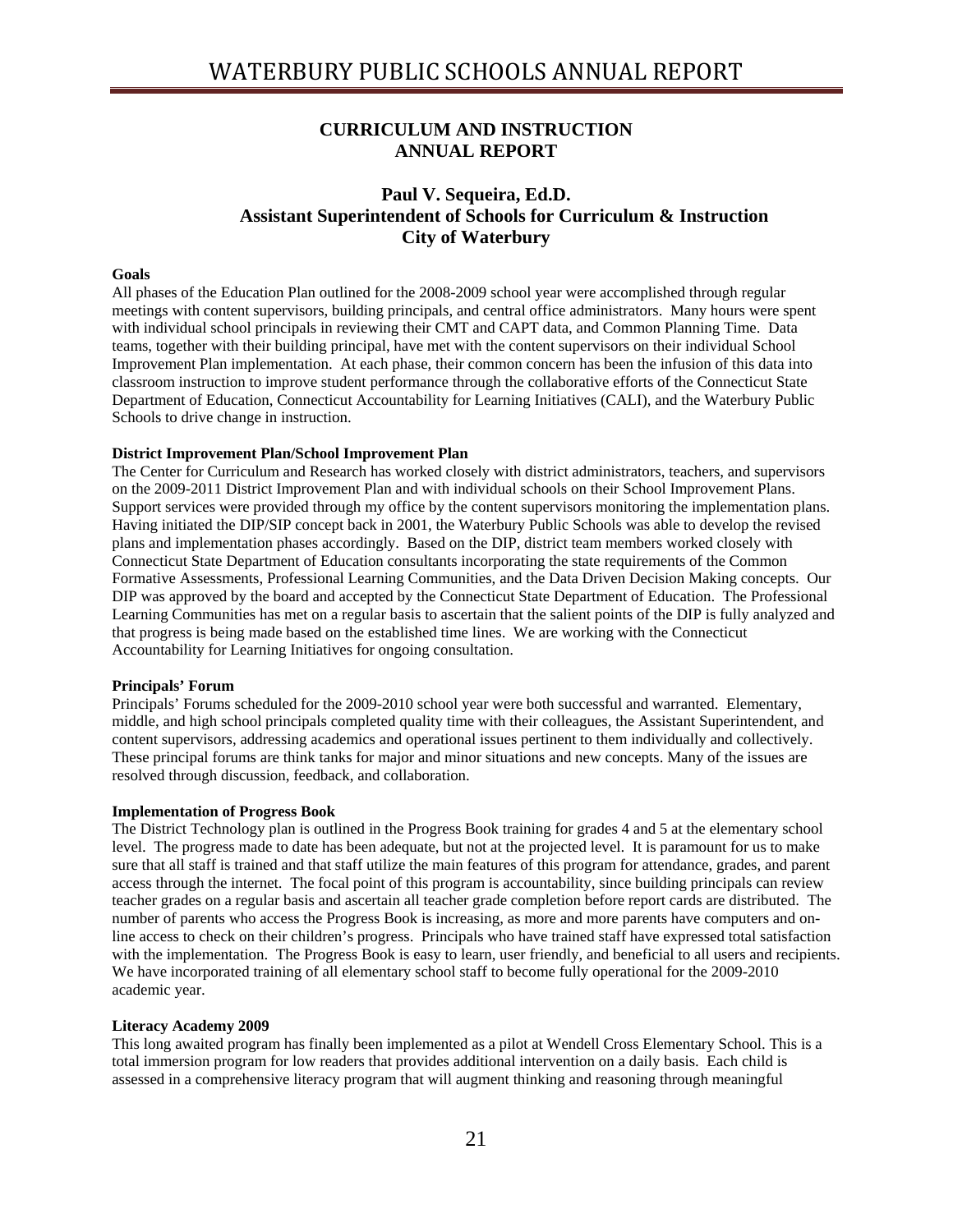integrated instruction through the commitment of students, parents, educators, and community. Regular review of the program's progress has been carried out and monthly reports have been made to the Board of Education.

## **Middle School Accelerated Academy**

All phases of the implementation of the Middle School Accelerated Academy are now in place for September 2009. Teacher selection and training has been completed and letters of acceptance have been sent home to students. The Middle School Accelerated Academic program will provide challenging and engaging learning opportunities and experiences for our students allowing them to develop their potential abilities. This will be accomplished through rigorous academic and technological instruction, challenges of higher order critical thinking, and problem solving in reading, language arts, mathematics, science, and social studies through integrated programs. The MSAA program will be implemented at the Wallace, North End and West Side Middle Schools.

## **Data Warehouse**

The district has been investigating the purchase of a data warehouse since 2005. Recently identified as a priority in the evaluation by Cambridge Education, LLC, the district has now begun to refocus on this project. In the past year, we have examined four systems for implementation – E-Scholar, Tetra Data, CTB McGraw Hill's Achievement Management System, and most recently IBM's Cognos. Each system has different advantages and disadvantages, and although it has taken some time to come to fruition, we are confident that we will purchase a program soon. The system will house all current information systems in the district, including student demographics, test data, suspension data, attendance data, and human resource data. This will allow access by all pertinent stakeholders via one user-friendly platform, thereby saving time and resources.

## **21st Century Learning Centers After-school Program**

The 21<sup>st</sup> Century Learning Centers is a federal grant managed by the State Department of Education and provides academic, recreational, and enrichment programs for students in the elementary, middle, and high school levels. In Waterbury we are currently the recipient of three  $21<sup>st</sup>$  Century grants designated for five elementary schools, one middle school and four neighborhood centers.

- 21st CLC Cohort V is in its third year and has successfully served one middle school (Wallace) and two neighborhood centers, the WOW Neighborhood Center and The North End Recreation Center. The WOW Neighborhood Community House has provided excellent student academic programs and adult learning programs for parents. Its parent training program—individual programs for parents and parent/student learning partnerships has proven to be invaluable. The North End Recreation Center provides academic activities combined with recreational programs to the neighborhood in the north side of Waterbury. These three sites serve about 200 students continuously per year.

- 21st CLC Cohort VII, Project #1 includes Wilson School and Washington school in partnership with the YMCA as an educational and recreational support system. Both elementary school sites have utilized a variety of other community vendors as programmatic support for enrichment and recreation. Of special note was the learning module delivered from the Palace Theatre on theatre, acting, language arts and dance for the stage performance of Junie B. Moon in late May. These two sites serve about 150 students per year.

- 21<sup>st</sup> CLC, Cohort VII, Project #2 encompasses Tinker School, Barnard School and Chase Park Neighborhood House and Sprague School in partnership with the Waterville Recreation Center. The Waterbury Public Schools and the Waterbury Department of Recreation are committed partners on this project and daily provide a plethora of new and imaginative activities for after-school students designed in collaboration with academic teachers at all three schools. Both sites work as ongoing teams to bring significant academic/recreation programs to elementary students using the Waterbury Curriculum on the Wall as the academic reference to develop meaningful recreational activities. Project 2 has been integrally involved in presenting parent/student developmental activities to promote meaningful parent relationships. These parent involvement components use creative activities from the arts, dance, music and literature.

#### **Smaller Learning Communities Cohort VI**

The Smaller Learning Communities Cohort VI is a federal grant issued for the purpose of improving urban high schools by creating small learning teams. We have finished the sixth year of this grant and have made great strides in establishing four career academies at each of the three comprehensive high schools. At Wilby High School, the Health and Human Resources Academy will adopt two new learning strands for next year: the Medical Academy and the Forensics Academy. Crosby High School will expand its Technology Academy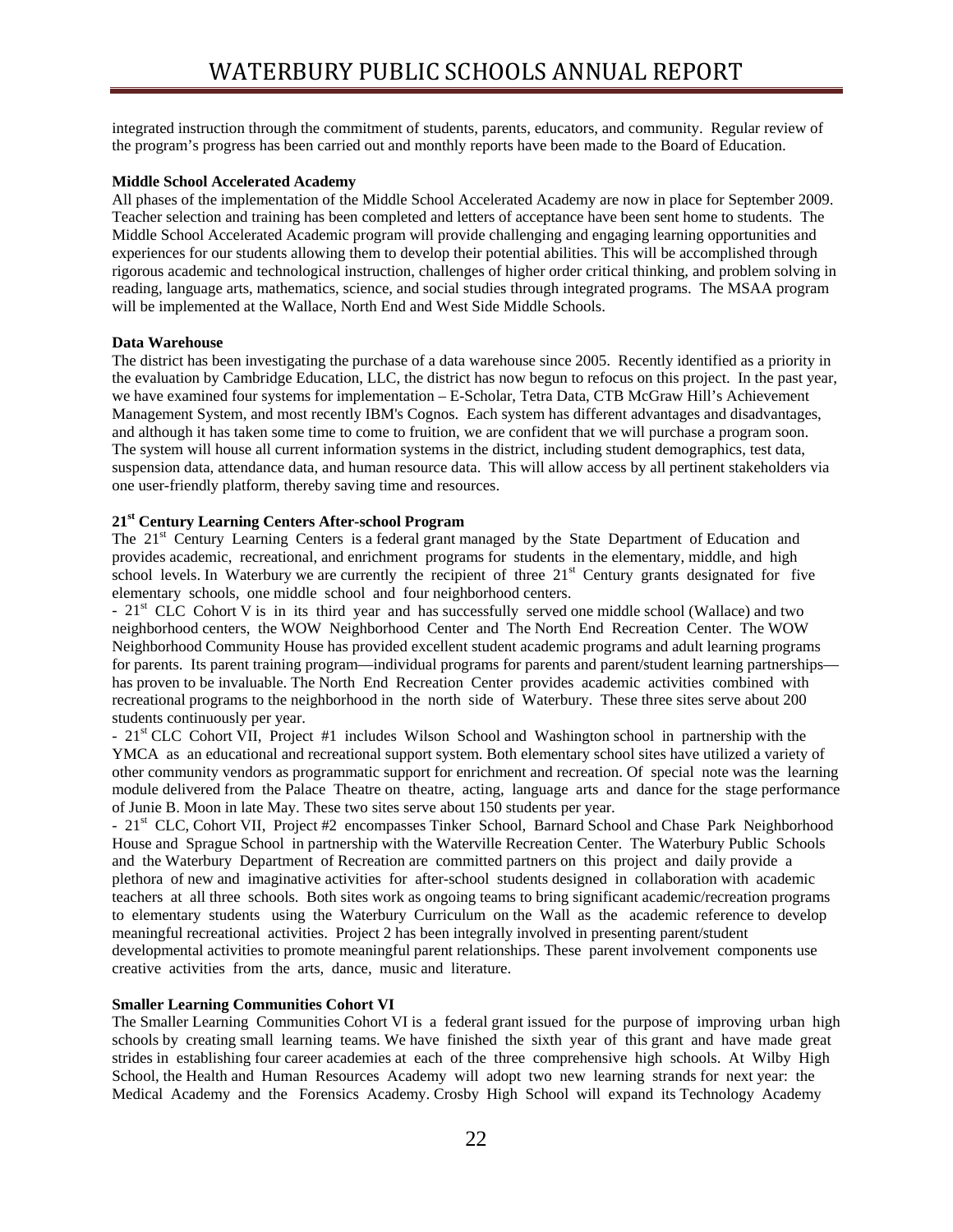in partnership with Connecticut Business and Industries Association (CBIA). At all three high schools the effort for a seamless transition between secondary school and higher education will be formed through the offering of a more rigorous curriculum and dual credit programming with the Naugatuck Valley Community College. In the further pursuit of college/career readiness for all high schools, the Accuplacer exam will be administered for all juniors with intervention plans available to close gaps in the areas of English and mathematics.

## **Conclusion**

Reporting on the results of the 2008-2009 CMT and CAPT scores has allowed us to review our strengths and weaknesses regarding the initiatives we have implemented in reading, mathematics, language arts, and writing. The 180 days we have for instructing students must be addressed very strictly without any interruptions, especially for students at risk. This can be achieved with model teaching, less pull out time for teachers, and greater accountability for each school administrator. A combined effort must be made to minimize classroom disruption through pull-out time because of a lack of substitute teacher availability, which impacts other classrooms when students are placed in them. We have made great strides during the 2008-2009 school year in all areas. With the stimulus monies and our ability to write successful grants, we can achieve our goal by providing a quality education.

## **READING / LANGUAGE ARTS DEPARTMENT Annual Report (K-6) Patricia Conlon Moran, Supervisor, K-6**

## **I. Goals: Provide leadership and support in Reading/Language Arts to increase academic achievement for all Waterbury students by increasing proficiency in literacy.**

## **A. Goals for 2008-2009**

The goals for 2008-2009 were to ensure that all the procedures and strategies outlined in the District Improvement Plan for literacy were implemented. This included:

- o Supporting Data teams and School Improvement teams in individual schools.
- o Piloting Reading Tier III Intervention after School Programs in targeted schools.
- o Providing literacy curriculum for Targeted Prep Time Academy in all schools
- o Supporting the implementation of Story Town in all fourth and fifth grade classrooms. Harcourt consultants were assigned to individual schools to tailor professional development for each school.
- o Literacy facilitators continued to provide on-going job embedded professional development tailored to the identified needs of teachers within individual buildings.
- o Rolling out Scientifically based Reading Researched practices throughout the district.
- o Implementing federal and state initiatives and/or mandates: Continued implementation of the Reading First Grant at Bucks Hill School and Driggs School. Continued implementation of the Haskins project at Sprague School, Wendell Cross School and General School.
- o CSDE Module Training for Independent Literacy Practice

## **B. Goals for 2009-2010**

 The goal for 2009-2010 is to ensure that all the procedures and strategies outlined in the District Improvement Plan for literacy are implemented. This will include:

- o Developing Professional Learning Communities and Common Formative Assessments
- o Developing systems, procedures and forms that will be district-wide rather than in individual schools
- o Continued focus on oral language, vocabulary and reading in the content areas for all elementary students.
- o Finalize the revision of the Language Arts curriculum preK-12
- o Continue the implementation of the Reading First Grant in the two designated schools.
- o Continue the implementation of the Haskins Initiative and the Reading First initiatives and rolling out best practices with the literacy facilitators.

## **II. Highlights**

- o New Reading Curriculum PreK-5 was developed and is pending approval from the Board of Education.
- o Continuation of Literacy Facilitators at the elementary schools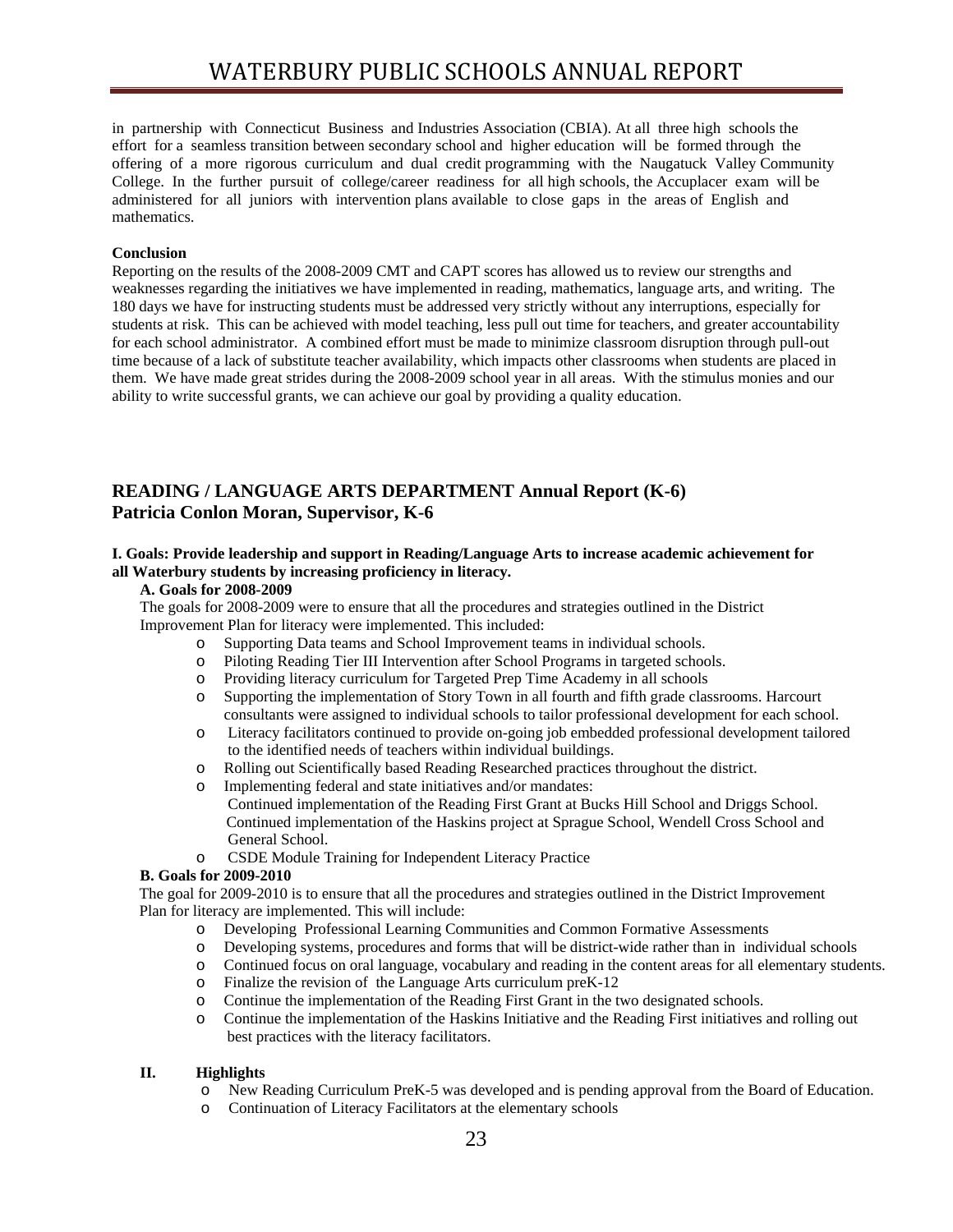- o Continued implementation of Reading First at Bucks Hill School and Driggs School. This is particularly exciting because the culture and climate of both schools has changed dramatically over the course of the Reading First Grant. They truly are professional learning communities. Each school received the Reading First Grant for the 2009-2010 school year and they will become Model Schools for the Connecticut State Department of Education.
- o Continued implementation of the Haskins literacy Initiative project at Sprague School, Wendell Cross Scholl and Generali School. As with Reading First, professional development is on- site job embedded training, modeling and coaching by a highly trained internal facilitator and a Haskins Literacy Specialist. Haskin's Literacy Specialists have provided professional development for the district literacy facilitators to allow roll out of identified research based instructional practices district wide.
- o Piloting an after school intervention program for our most struggling readers. The format allowed for explicit small group instruction based on the targeted needs of students.
- o Recognition for student achievement in Literacy was highlighted in two different events: The first event was "Student Connections and Perceptions Related to Barack Obama, Forty- Fourth President of the United States". All students K-12 participated in the writing process and then a reception was held at the Chase Building for selected students, teachers and parents. The second event was the Waterbury Language Arts Festival was held at the Palace Theater. Every school was given an opportunity to participate by developing an authentic response to literature. Students created poems, essays, plays, musical scores, Readers' Theater, dances, etc. Twenty-four hundred children attended the Festival along with teachers and parents and it was a glorious representation of the creativity and talent of the students in Waterbury. This will become an annual event!

## **III. Strengths of Educational Program**

There are many strengths in this department but the overarching one is that a solid foundation has been laid and the literacy components outlined in the district improvement plan have begun to be implemented. Data teams and Data Driven Decision Making have become an integral part of each school. Schools are not just collecting data but analyzing data and then examining and reevaluating instructional practices based on the data. It is a process that is evolving but all schools are on board.

The Literacy Facilitators provide on-going job embedded professional development tailored to the needs of individual teachers as well as being a cohesive force throughout the district to brainstorm the issues that come up in the different schools and to find solutions to the challenges presented. Teacher knowledge has increased as a result of the coaching and modeling which occurs on a daily basis and teachers feel that they are being supported in the implementation of new scientifically based reading research.

Changes have been made to the Targeted Prep Time Academy and the Soar to Success Summer School based on our data. We found that explicit small group instruction as well as oral language and vocabulary are critical for all of our students. Individual Reading Plans are the basis for determining the focus for instruction for our "at risk" students.

## **READING/LANGUAGE ARTS/ENGLISH DEPARTMENT Annual Report (7-12) Administrator: Nicholas Albini**

## **I. GOALS: The Waterbury Public Schools will attain high academic achievement for all students in literacy.**

a. Accomplishment of Goals 2008-2009

## **MIDDLE SCHOOL (6-8)**

 The goal was addressed through on-going visits to the schools in an effort to support the Reading/Language Arts teachers. During data team meetings and with individual teachers from September to May, Effective Teaching Strategies (ETS) were implemented. Individual schools designed and administered their own Common Formative Assessments (CFAs) and scoring rubrics. In grades  $6 - 8$ , the CFA data was used to drive instruction and identify specific students in need of re-teaching targeted skills. The Reading/Language Arts content supervisor also attended meetings at all middle schools to assist with the implementation and analysis of CFAs.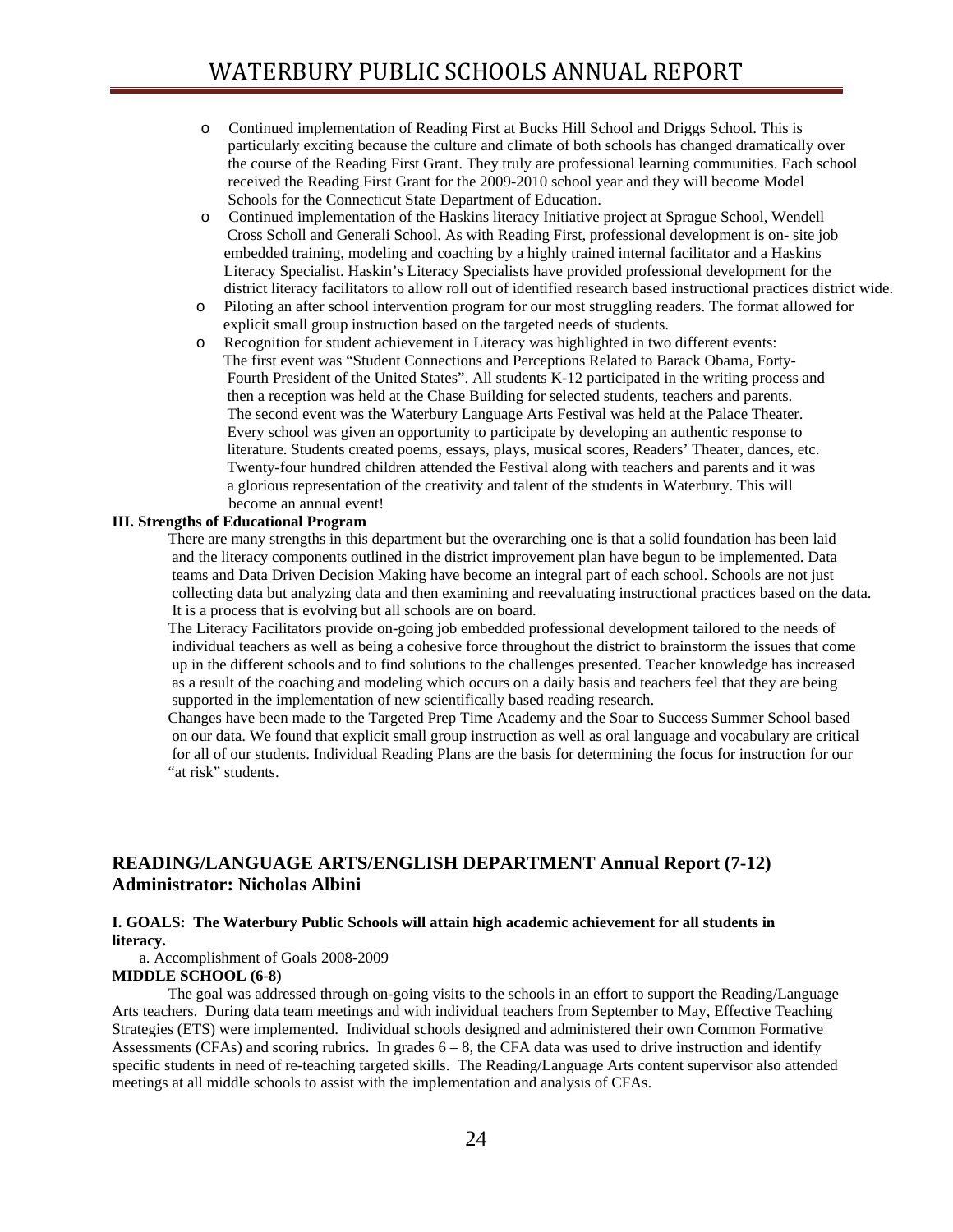Middle school students who received marking period averages of less than 75 at the 3 comprehensive middle schools participated in the Credit Retrieval Program to improve their marking period grade. The teachers used lessons that were written by a committee of teachers in conjunction with the Reading/Language Arts Supervisor. This new program at the middle school level will be expanded for the next academic year.

The Read 180 Program was implemented at North End Middle School for regular education students. While the Program showed some success, an expansion of the time that a student spends in the class daily as well as the number of days per week will produce even greater academic achievement.

In preparation for the CMTs in March, each grade level utilized a majority of non-fiction articles as reading passages for all CMT practice assessments. The teachers modeled all assessments with actual Strand A, B, C, and D CMT-type questions using the state-developed scoring rubric. During last summer, the literacy portfolio requirements were expanded for each month from September to June. The requirements addressed each part of the CMT that is tested in Reading/Language Arts – writing, reading comprehension, editing and revising, and Degrees of Reading Power.

## **HIGH SCHOOL (9-12)**

 High school students who received marking period averages less than 65 at the 3 comprehensive high schools participated in the Credit Retrieval Program to improve their marking period grade. The teachers used lessons that were written by Department Chairpersons and the English Supervisor for the after-school program for Grades 9 and 10. It was an extremely successful program that enabled many students to improve their report card grade and prevent failing the course for the year.

 This year common midterm exams and common final exams were given in all English 9 and 10 courses at the high school level. By using anchor sets as templates for common scoring, uniformity has improved among teachers.

 At Kennedy High School, the building principal, the English department chairperson, and teachers, in concert with the English Supervisor, have been redesigning a structure and curriculum for an English Lab for struggling readers in grades 9 and 10. The students will receive an extra English class as an elective and the class size would not exceed 20. The English Lab will use smaller learning centers to enable the teachers to individualize instruction and focus on needed reading skills. This redesigned class will begin in September 2009.

#### **b. Goals for 2009-2010**

There is one Tier I Indicator for literacy and 2 Tier II Indicators as outlined in the District Improvement Plan. The Tier II strategies, results indicators, and monitoring are outlined specifically in the plan. The following is a brief summary of those components.

**Tier I:** To increase reading proficiency for all students by a minimum of 15% by the end of three years as measured by Developmental Reading Assessment (DRA), Connecticut Mastery Tests (CMT) and Connecticut Academic Performance Test (CAPT).

**Tier II:** Create and implement a district-wide Professional Learning Community System to improve the achievement of all students in core subject areas particularly in literacy and numeracy.

Provide additional prescriptive instructional support systems to address the needs of students identified as below proficient in literacy and numeracy.

## **MIDDLE SCHOOL (6-8)**

 The Read 180 Program will be offered in all 3 middle schools for 90 minutes per day for a minimum of 4 days per week. A schedule will be developed with the building principal of each school, house principals and the Reading/Language Arts supervisor.

 Credit Retrieval in the middle schools will be increased to 3 sessions for each of the first 3 marking periods. In addition, a CMT preparatory session will be offered to students in February, between marking periods 2and 3.

 As part of the District Improvement Plan, a new Middle School Accelerated Academy in grade 6 will be implemented in each of the 3 comprehensive middle schools. This Program will follow a compacted curriculum that will enable the students to eventually attain high school credits in grade 8. The Reading/Language Arts/English Supervisor will provide the leadership for this Program.

#### **HIGH SCHOOL (9-12)**

The Credit Retrieval Program will also be expanded in the high schools. We will offer 3 sessions for grades 9 and 10 for each of the first 3 marking periods. This Program has prevented students from failing English for the participating year and also from creating additional student retention in the upcoming years.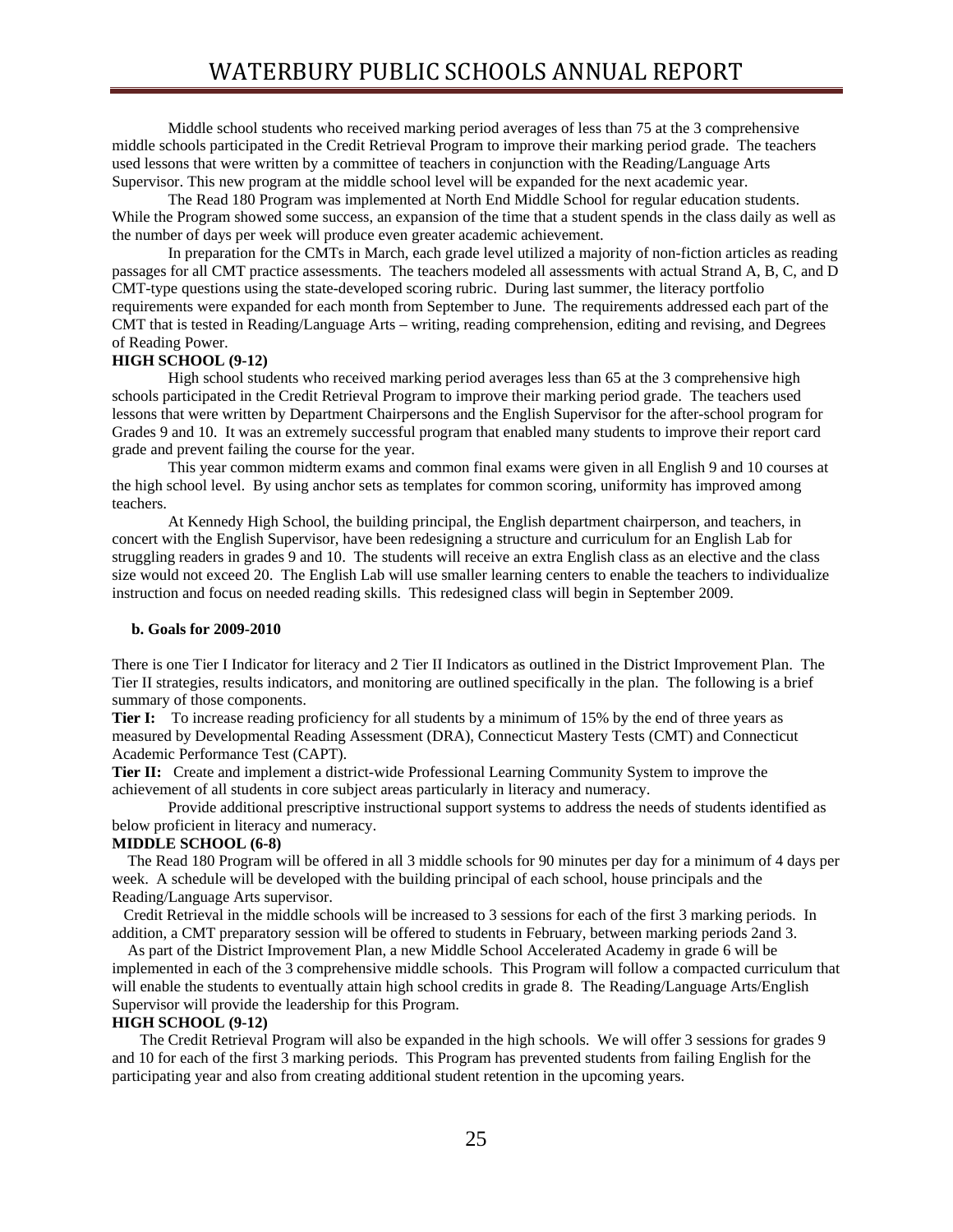The Reading/Language Arts/ English supervisor, the department chairpersons, and selected teachers will create benchmark assessments in each of the high schools. This will provide individual student achievement as well as district status. This initiative is a strategy in the District Improvement Plan for 2008-2011.

#### **II. HIGHLIGHTS from 2008-2009**

- **1.** The grades 9-12 English curriculum and book list was completed by a committee consisting of department chairpersons, selected teachers, and the English Supervisor that will be presented to the Board of Education. This is critical as 3 of the 4 high schools will seek NEASC accreditation in this academic year and the  $4<sup>th</sup>$  in the following year.
- **2.** The grades 6-8 Reading/Language Arts curriculum and book list is currently being developed by a committee of the 2 Reading/Language Arts Supervisors, the elementary Reading facilitators, and selected middle school teachers, which is long, over-due. The last curriculum was written in 2001. We will include a required reading list, a recommended/suggested reading list, a summer reading list, and a below and above reading list with it. This will also significantly assist Waterbury Arts Magnet School (middle school) as they, too, will pursue NEASC accreditation.

## **III. STRENGTHS of Educational Program**

 The initiative of a Professional Learning Community (PLC), a District Improvement Plan Tier II Indicator, plays an important role in Waterbury's educational process. It is the charge of our 3 days of Professional Development at the beginning of the 2009-2010 school year. This is a continuation and elaboration from the 2008- 2009 year. This training focuses on job-embedded learning for staff members (teachers and administrators) as a commitment to student learning. Next, I attended facilitator training provided by The Leadership and Learning Center. I received a license to provide training in Common Formative Assessments, Data-Driven Decision Making, Making Standards Work, and Effective Teaching Strategies. This translates into an in-depth focused, upcoming year where I can more effectively support teachers in their classrooms.

 Presently, only a handful of the District's staff has attended the Professional Learning Community conference. The global picture of PLC as a District initiative will become even more engrained as the District's 3 Professional Development days in August include introducing PLC to the entire school staff. Once this is done, the collaborative culture that is envisioned for Waterbury will begin to proliferate.

## **MATHEMATICS DEPARTMENT Annual Report Administrator: Pamela Barker-Jones**

## **I Goals**

**A.** Indicate how you accomplished your 2008-09 Annual Goals. **Tier I Goal: To increase mathematics proficiency for students by a minimum of 15% by the end of three years as measured by the CMT and CAPT.** 

#### **ELEMENTARY (K-5)**

The 5 mathematics coaches were assigned to work in 18 of the 20 elementary schools with a focus on the schools in need of improvement as based on adequate yearly progress. Their weekly time at each school was spent modeling, coaching, meeting with grade level data teams, creating Common Formative Assessments, and assisting teachers in their journey in becoming stronger mathematics educators.

The department was able to implement a new version of SharePoint Math as a means of collecting data via a district web site. We were able to create and administer 30 assessments this year across grades K - 5. Teachers learned to use the revised excel template more effectively, how to maintain data bases on a flash drive, and upload data to SharePoint Math. This constant focus on student data continues to improve the mathematics program particularly in the area of instruction. The strength in the use of the assessment data was evident in all schools where the time allotted for mathematics discussions via grade level meetings increased again over the previous year. This discussion facilitated an improvement in student achievement across the grade levels.

The department implemented two pilot after-school programs in mathematics for students in grades 2, 3, 4, and 5 at 7 elementary school sites. The pre-test, post-test data comparison showed significant growth in students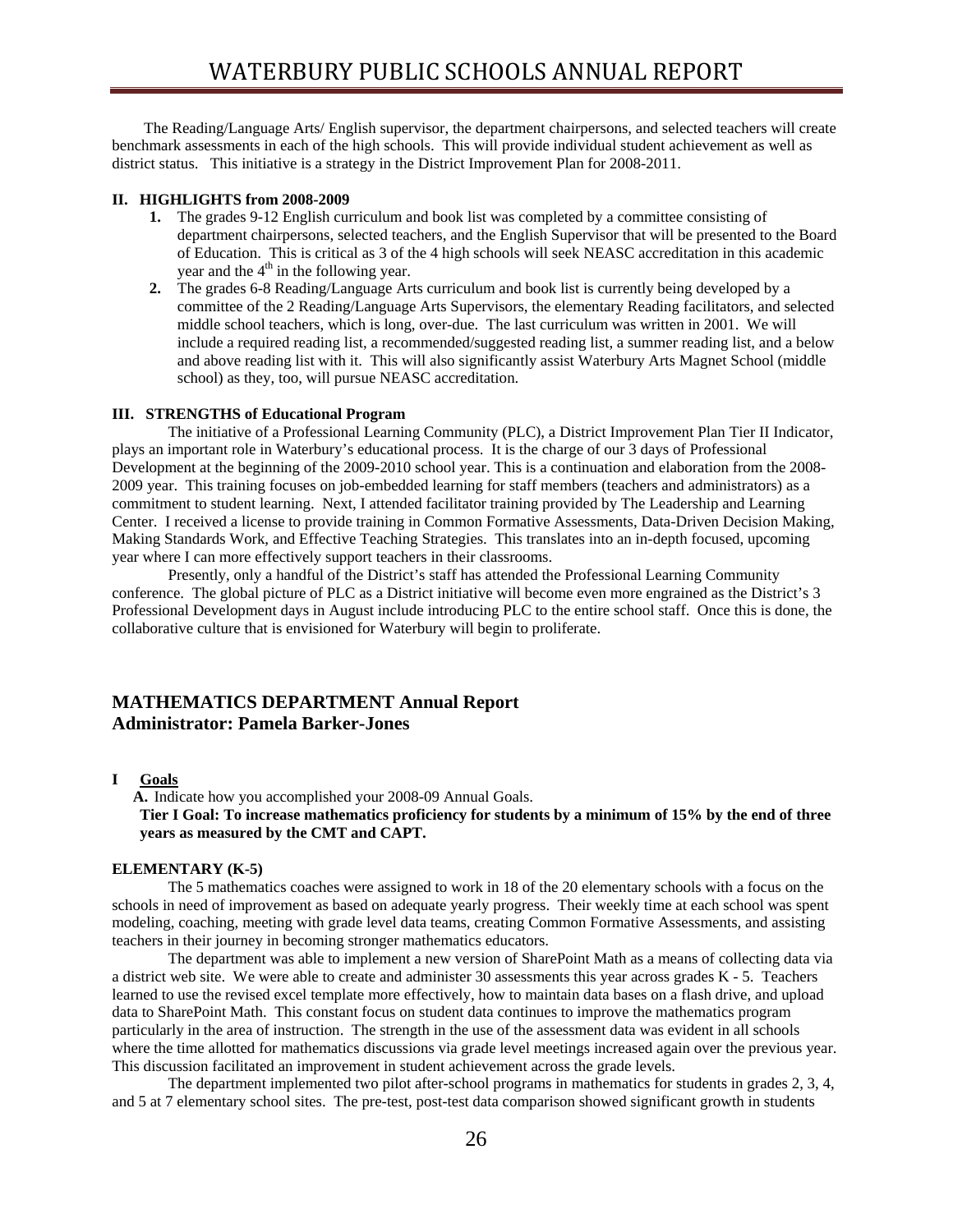who attended the twice weekly program for a period of 3 to 6 weeks. The department is looking forward to expanding the implementation to other schools next year.

#### **MIDDLE SCHOOL(6-8)**

 In grades 6 - 8, the focus was on how to use the district assessment data to drive instruction. The math department supervisor and the middle school math coach attended meetings at all middle schools to conduct and support data analysis development and instructional innovations to meet the needs of all students.

 The interactive white boards with the accompanying software to make mathematics instruction more interactive for the students were used daily in the middle school classrooms. The quality of instruction has changed significantly with the use of the interactive white boards.

 The TI-Navigator System was up-graded and we piloted its use in two grade 6 classrooms in the late spring. The eighth grade teachers use this technology regularly to monitor student progress and to assist students in using the graphing calculators.

 A credit-retrieval program modeled after the high school program was piloted at two of the middle schools. Students in the program were given the opportunity to improve their quarter grade after attending 12 hours of after school programming over 6 days. The students did well and 80% of them showed improvement and were able to improve their quarter grade.

#### **HIGH SCHOOL (9-12)**

 This year common midterms and common finals were given in all mathematics courses at the high school except for the Calculus program which is controlled by the AP curriculum. Although, we have some work to do around common scoring of these assessments, the overall project brought curricular unity to the department and a better system of accountability for mathematics teaching and learning. Common curriculum was completed and a course sequence was established to guarantee the best mathematics education for all students.

Technology is still a work in progress at the high school level. Teachers are becoming more proficient with the graphing calculator, interactive whiteboards, and Navigator technology.

The program for Credit Retrieval in Algebra I and Geometry was successful this year as well. This program allowed students to make up for failing grades at the end of the marking period through a 12 hour afterschool program with strict academic requirements. Of the students that participated, 75% completed the sessions and received grades high enough to improve their quarter grade.

#### **Goals for the 2009-10 year:**

## **Tier I Goal: To increase mathematics proficiency for students by a minimum of 15% by the end of three years as measured by the CMT and CAPT.**

 This will be accomplished through the Professional Learning Communities process with a continued focus on student achievement using district benchmark assessments, common midterms and finals, and pre-benchmarks to measure student knowledge at the beginning of each grade / course. We will use Common Formative Assessments to monitor student progress more regularly at the classroom level. Through the Professional Learning Communities process we will regularly collaborate to discuss student progress and make instructional adjustments to improve student success.

## **II HIGHLIGHTS**

**HIGHLIGHT 1:** The mathematics coaches became a model data team for other district teams.  **HIGHLIGHT 2:** Educational Cost Sharing (ECS) funds allowed the mathematics department to continue to support the credit retrieval programs, the after-school elementary pilot programs, and training for teachers in Common Formative Assessments

 **HIGHLIGHT 3:** The Waterbury Public Schools Mathematics Department was awarded a second year grant for \$75,000 for professional development from the Leever Foundation. The Project is titled the Waterbury/Leever Algebra Project. This project provided stipends to create a mathematics technology leadership team. Several after-school workshops were held by the team to assist their colleagues in becoming more proficient in the application of instructional technology. There will be a summer session for teachers in June 2009.  **HIGHLIGHT 4:** The SharePoint Math intranet site provided a way to warehouse student benchmark data for

over 16,000 students in grades  $K - 10$ . This no cost project gave the department the opportunity to make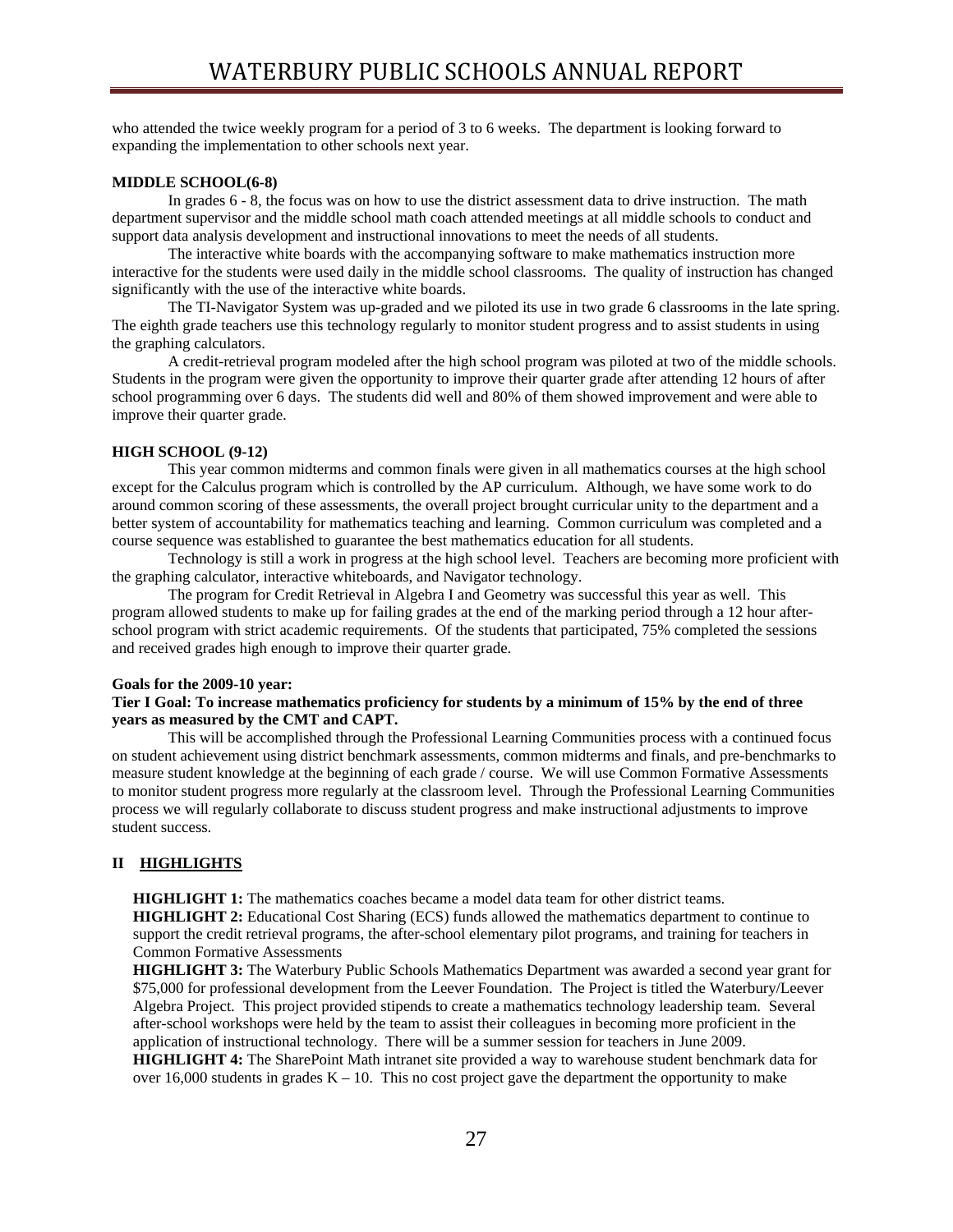assessment data more readily available to teachers and administrators. Because it was a protected site and access was limited, all data was secure.

## **III STENGTHS**

 The major strengths of the department are shared leadership, organization, and program development. The supervisor, district administrators, and the teachers have shared the responsibility for improving mathematics. The supervisor has communicated the vision of the department as well as long and short term goals and continues to advocate for mathematical excellence for all students. The mathematics coaches in conjunction with the district principals have done an excellent job of supporting and communicating these goals to the instructional community in their buildings.

 The department stays current with research and its application in the classroom. At all levels teachers are beginning to realize the importance of research-based initiatives and materials.

 Overall the department has shown improvement and will continue to work toward the goals of the District Improvement Plan. The department is well-positioned as a Professional Learning Community and will continue to build on collaboration, ingenuity, organization, and public relations both in the district and the community. Mathematics education is the "gatekeeper" to higher education and as a department, we are pushing the gate open for all of our students every day.

## **SCIENCE AND TECHNOLOGY EDUCATION Annual Report Victoria Chaudhuri, Supervisor**

#### **I. GOALS: FOR SCIENCE**

a. Accomplishment of Goals 2008-2009

- The addition of more honors and Advanced Placement courses, with increased integration of technology in lesson design and implementation There has been implementation of AP Environmental Science, AP Chemistry, AP Biology and AP Physics at all high schools. The integration of technology into lesson design and implementation has lagged because of a lack of technology to support this in the science classrooms.
- Creation of district-wide assessments in science and with development of a more rigorous curriculum aligned with state and national science standards. A revision of the science curriculum for middle school and high school is finished. The curriculum is more rigorous and is in complete alignment with the State Science Frameworks. Work has started on district-wide assessments.
- PIMMS/MSP grant for middle school science teachers. All requirements are finished for this grant. This grant will not proceed beyond this year.
- TQP grant for integrating science into elementary classrooms. Three teachers completed this year for the grant with high praise for the program. Two of the three teachers have elected to continue into the second year of the grant.
- b. Goals for 2009-2010
	- For the next school year, work will be done to create common, summative district-wide assessments
	- Further work will be done to have reading across the curriculum, in particular the SIOP model by Jackie Matos
	- Collaborative (PLC) common planning teams at the middle school will be further refined and common planning teams at the high schools will be formed. With this will be further use and refinement of the use of common formative assessments.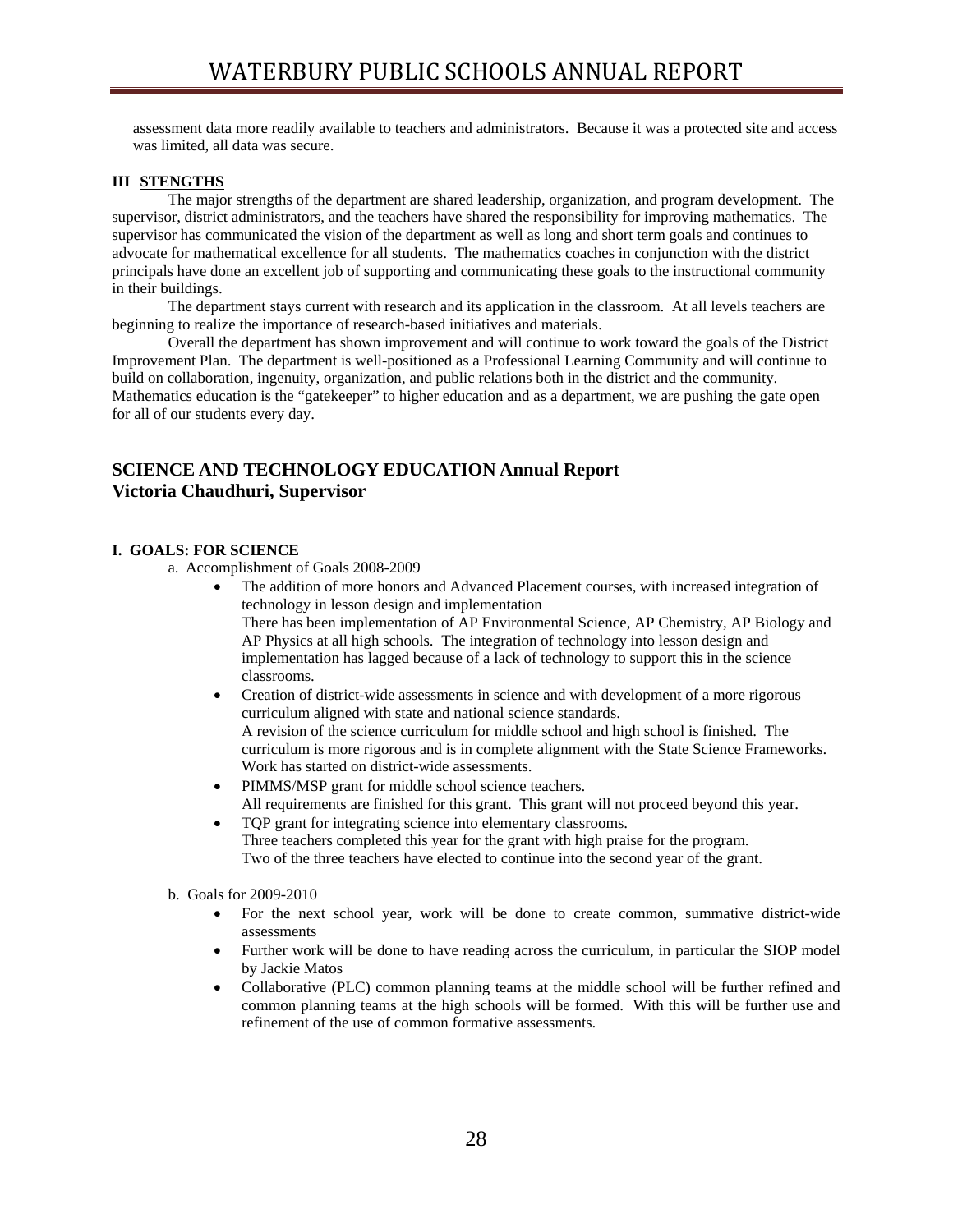## **GOALS: FOR TECHNOLOGY EDUCATION**

- a. Accomplishment of Goals 2008-2009
	- To ensure that all students achieve their academic best, an advisory board will be established for Technology Education and Project Lead the Way (PLTW). This advisory board will comprise of leaders from industry, business, Waterbury's Chamber of Commerce, college and university professors, local educators, students and parents. In addition, PLTW will be evaluated. This goal has been accomplished. The advisory board for PLTW and for technology education has been formed. This also fulfills requirements for the Perkins Grant and for Project Lead the Way.
	- Continuing to develop unit lessons that integrate science and technology education and to thus ensure that all students attain high academic achievement in literacy, numeracy, science and technology standards that have been aligned with Waterbury's District Improvement Plan and Technology Improvement Plan.

The technology teachers at the middle school and high school submitted unit plans to be evaluated on a weekly basis. There was a high degree of technology integration.

- b. Goals for 2009-2010
	- A complete revision of the technology curricula is planned. The current curricula were written in 1999 before the current 2007 version of the Career and Technology Education Competencies (CTE Competencies) was written. The new curriculum will be in line with the CTE competencies and will prepare the technology education students for the State of Connecticut NOCTIs or Career Competencies tests.
	- Make sure there is an expansion of the availability of new teaching technologies. There will also be professional development so teachers may fully implement the capabilities of that technology.
	- Create a professional development plan for the technology teachers and get them on a rotation to keep their curriculum and professional skills current.
	- Make sure all teachers are certified in science or technology and plan for the replacement of at least 10 technology teachers who will retire in the next 4 years.

## II. **HIGHLIGHTS from 2008-2009**

- 8 students from Waterbury High Schools attended a series of field trips to CCSU and the *Go for Aerospace* program. The students did well in the STEM activities and scored highest on the water rocket project
- 4 students from Wilby High School attended the Yale Physics Olympiad
- Students at Wilby High School attended the Limerock Electrathon with an electric car they built.
- Students at Kennedy High School won a statewide engineering competition to design an airplane wing
- 2 science teachers have been accepted as Fellows in the Yale, Peabody Museum Summer Research Program
- A middle school accelerated program has started with participation of 5 science teachers.
- New more rigorous science curricula. Retirement of the Science in Society Course and its replacement with Environmental Science
- Internships and ACE mentoring at all high schools for technology students
- Formation of district-wide advisory board for all Career and Technology Education
- William Battle was awarded the trophy for "Outstanding Digital Moviemaker" at the annual CT Career Choices Film Festival in Hartford.
- Two of Kennedy's Video Production students were chosen to attend the National Real World Design Challenge in Washington, D. C.. This was to produce a documentary about the Real World Design Challenge team from Kennedy. Kennedy High School represented the State of Connecticut at the Real World Design Challenge National Finals in Washington, DC in March of this year. The state of Connecticut is proud to be one of the pilot states for the Real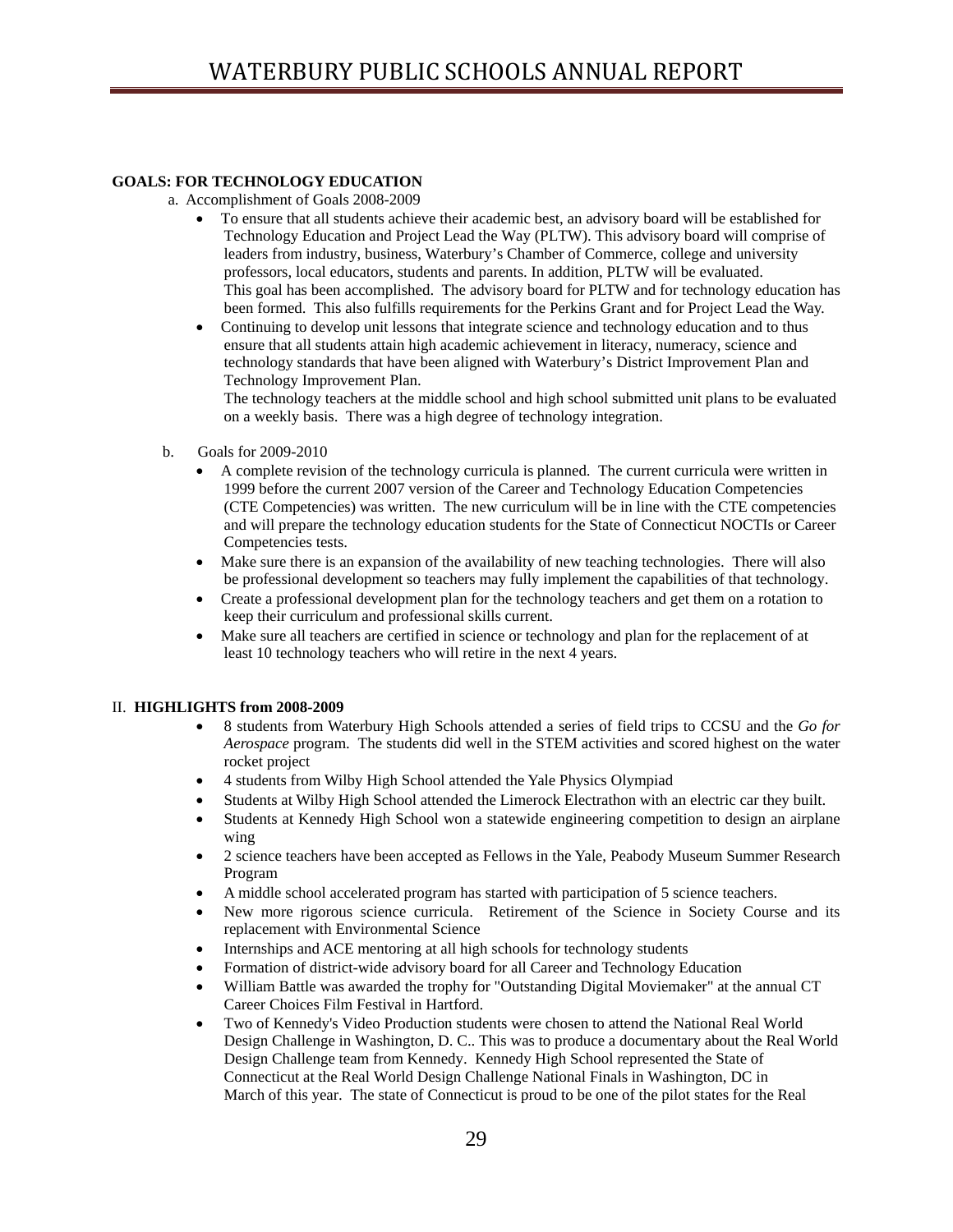World Design Governor's Challenge. This challenge provides high school students, grades 9 – 12, the opportunity to work on real world engineering challenges in a team environment. The Department of Energy issued this year's challenge which focuses on aeronautics and energy usage. Our team used advanced engineering software programs to design and test the performance of a new fuel efficient wing for an aircraft. The State of Connecticut recognized this team at the State Capitol by Lieutenant Governor Michael Fedele.

- Team K-Five represented Kennedy High School in Waterbury, CT and is coached by Ken Ludwig. The students representing K-Five are Klejton Dinkollari, Lefter Dinkollari, Michael Matic, William Betances, and Jordan DeAngelis.
- •

## III. **STRENGTHS of Educational program**

- New, rigorous, completely aligned science curricula for grades 6-12
- Increased number of teachers who are highly qualified / have appropriate teaching certification in technology education and science with an increase in the number of teachers in the middle schools who are 7-12 certified in science
- Strong focus in technology education on professional development and keeping career skills and teaching skills current
- Strong desire in science education to further science education and skills through professional development
- Desire on part of technology and science teachers to enter into the Professional Learning Community, collaborate on lesson planning and analyze data.

## **SOCIAL STUDIES AND FAMILY AND CONSUMER SCIENCES Annual Report Joseph Nole, Supervisor**

## **I GOALS**

A) The business department saw the implementation of technology in their professional development training as all business departments were given high level training on the use of Smart Boards in the classroom and how it could be used for their specific discipline. Social Studies departments (middle and high schools) were given professional development on integrating technology and web searches in their classrooms in an attempt to improve upon the methods of learning as it applies to technology. Additional Smart Boards were ordered through the Perkins Grant year 2008-2009 for all high schools. They will be installed and ready for use for high level learning for the 2009-2010 academic year, meeting the goals of technology implementation. Professional development in the areas of Family Consumer Science, Allied Health, and Culinary Arts focused on integrating numeracy and literacy into their lessons as it applies to their individual background disciplines. African American History is now being offered at JFK, entrepreneurship is being offered city wide, and UCONN Government is also being offered at Kennedy high School.

B) For the academic year 2008-2009 several goals were initiated for the Social Studies, Business, FCS, Culinary Arts and Allied Health department which I supervise. Several goals revolved around the ideas of technology. The social studies department participated in technology training for smart board technology to assist in content while addressing literacy and numeracy needs. I submitted a \$100,000.00 ARRA request to implement necessary technology in the all 3 middle schools in the area of social studies.

 This year saw the implementation of African American History as an elective for the first time at John F. Kennedy High school. The social studies department participated in a district wide Black History Month Celebration and for the first time in the city recognized Hispanic Heritage Month in the district. I was commended by several staff members for recognizing this on a district level for the first time. I was not appointed as supervisor until after Hispanic Heritage month took place in 2007 or I would have recognized the celebration earlier.

 While working in tandem with SLC and Naugatuck Valley Community College, it is my goal to increase the amount of dual credit opportunities for our high school students, while also creating an opportunity for all CTE students to learn on and experience the community college campus. Plans have been made with the Dean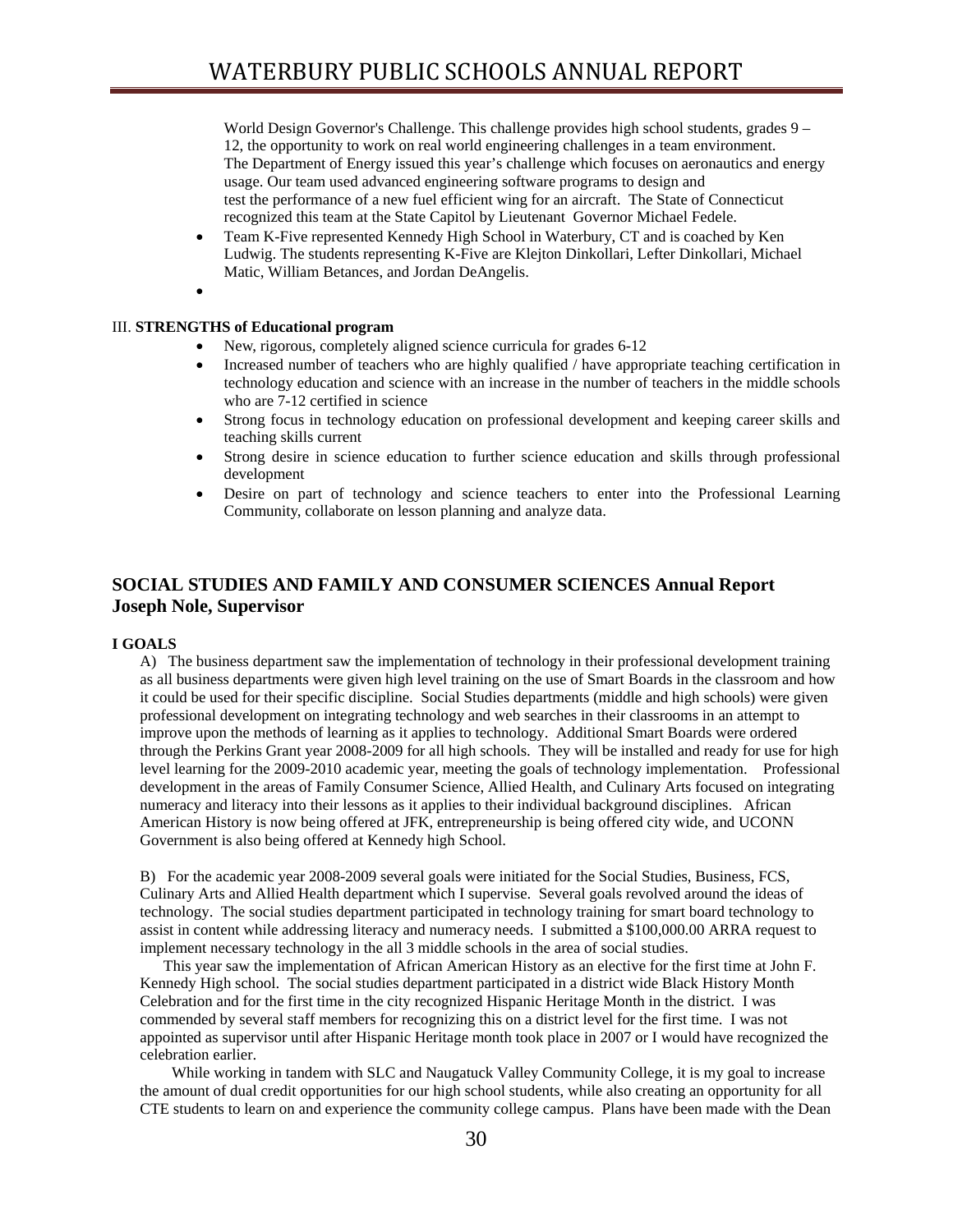of Admissions and other staff to involve Waterbury students directly on campus to encourage post secondary linkages.

 In the areas of Family Consumer Sciences and Allied Health, I have done a complete update for all rooms on the high school level to meet the reality of life-like experiences in the area of health care and culinary service. I am still working with JFK high school to develop a curriculum that meets the state requirements to offer are students the opportunity to obtain a CDA license.

## **II HIGHLIGHTS**

Highlights for the 2008-2009 academic year range from accolades to curriculum implementation. In 2008 of this year the culinary arts department of Crosby high School experienced multiple victories in their discipline competition at the state level and their instructor was selected as Teacher of the Year 2009 for Crosby High School. Many of our students in this department were recognized and awarded scholarships to some of the most prestigious culinary institutes at the post secondary level. The social studies department worked with Veterans Community of Waterbury through the Gettysburg Oratorical Contest and for the first time had re-enactors of both President Lincoln and Civil War Soldiers. Winners on the elementary and high school level worked with community organizations that raised awareness for soldiers of all wars, including the present day veterans in Iraq and Afghanistan. The business department implemented the newly created an international business curriculum which is ready to go before the BOE curriculum committee in the summer of 2009 for approval.

 Over \$60,000.00 worth of new smart technology was purchase and is being installed this month in the areas of business and technology education in an attempt to properly prepare are CTE students for the workplace and post secondary opportunities. A variety of trips and observations were allowed in all areas to properly educate and expose students to the areas of concentration most important to them. The Culinary Institute of America, Wall Street, and the Federal Reserve are just some examples of the places students visited.

This year I was asked to coordinate two district wide events. I provided leadership for the district celebration of the Presidential Inauguration during a professional development day. The event, held at the Palace Theater, was sponsored by the private sector and was far more successful than our sponsors could have imagined. The Olympics of the Mind was held on May 26th, where I was also the event coordinator. This year's event hosted 240 third and fifth grade students and approximately 400 parents

## **III STRENGTHS**

 The social studies department succeeded in its attempt to have its AP Government course cross endorsed as a UCONN course. This will increase enrollment and allow for additional students to receive collegiate credit with UCONN, as opposed to being held accountable with just the AP exam. This year we established a new curriculum and co-op with the NOW where students will receive clinical hours and theory in child day care. The course will begin next year and students will have yet another career pathway and opportunity to obtain a CDA license which is generally earned at a post secondary level. John F. Kennedy has scheduled African American History into their 2009-2010 courses for the first time. All social studies students were involved with the story of Fortune, a slave who lived in Waterbury. A great deal of time, effort, and money was spent to meet the needs for text books on the high school level. School course have been updated in the areas of American History, African American History, Economics, and Geography. A social studies instructor, Licia Fitzpatrick from WAMS, and a Culinary Instructor, Kirk Palladino from Crosby were both named Teacher of the Year for their respective schools. Once again there was an update in the areas of business/marketing and technology education in all 3 comprehensive high schools, with \$200,000 being used to purchase necessary equipment and software. This money was spent in instructional supplies, professional development, student transportation and new technology.

JFK High School implemented technology in the social studies department by offering a course that was taught through the JFK media center computer lab. The class was taught with a text book as well as an on line text and supplemental materials. The course was successful enough to warrant additional subscriptions to this online possibility. The district will not only receive a six year subscription to this text to be used for students in the upcoming years, but will also receive one copy of the text for every subscription ordered. The cost to the city will be the same as the cost of one text book. This will help meet the goals set in the area of technology education and also assist us with the demand of texts within the high school. This is not being offered anywhere else in the city, and social studies will be the only course that is offered completely on line and through hardcopy at John F. Kennedy High School.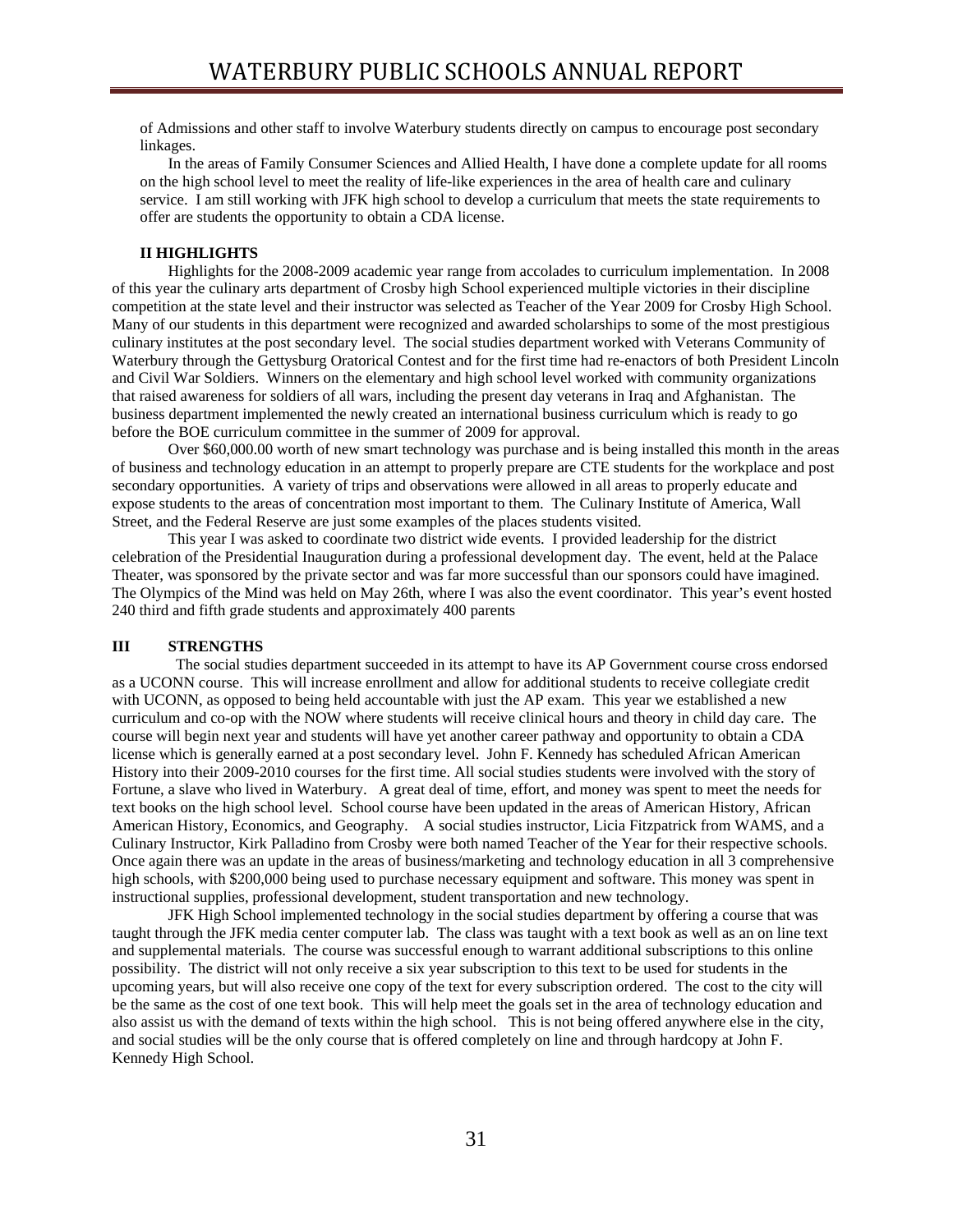## **HEALTH AND PHYSICAL EDUCATION DEPARTMENT Annual Report Joseph Gorman, Supervisor**

#### **Goals for the District Health and Physical Education Department for SY 2008-09 were: I. GOALS:**

## **a. Accomplishment of Goals 2008-2009**

- Expansion of Health and PE SharePoint access to all administrative staff. Accomplished 09/08
- CPFA testing to be administered in grades 3 through 10 inclusive; results will be monitored and assessed annually in process of developing annual interventions. Accomplished 10/08
- **Longitudinal fitness data for each student will be tracked from year to year, and made available to all PE** staff by student name and ID number, so that student progress can be monitored regardless of transfer rates. Accomplished 05/09
- All lessons will be consistently structured and assessed in the context of addressing fitness parameters interdisciplinary and values instruction must align and complement, but not interfere, with this primary mission. All classes must exhibit no less than 50% of available class time spent in moderate to vigorous physical activity. Accomplished consistently throughout the year
- The Health and Physical Education department will collaborate with all district schools to develop and launch a variety of motivational incentives for students to apply themselves to the best of their ability on the CPFA. Accomplished through year-long alignment with, and facilitation of the PBS initiative.
- The Health and Physical Education Department will continue to aggressively seek funding to upgrade facilities development and instructional equipment to improve instructional delivery systems. Accomplished – applied for the 2009-2011 US SDFS Carole White Grant 03/09; won 3 \$5,000.00 NEDC Wellness Grants at Wallace, North End and WAMS 05/06
- Most importantly, the Health and Physical Education Department will organize professional development opportunities for staff on how to structure/administer/monitor research-based fitness training for children and adolescents in school settings from a variety of professional resources. Accomplished – State training on new fitness tests 2/09, 10 PE teachers trained as B.E.S.T. mentors / cooperating teachers 5/09, etc.
- Full integration of common formative assessment models K -12. Progressing on schedule
- Continued cooperative planning with local, state and federal emergency management agencies through the LEPC (Local Emergency Preparedness Council, et. al.) Progressing on schedule
- Continuing improvements to school security systems and communications. Progressing on schedule
- Procurement of upgraded instructional equipment for all district schools. Progressing on schedule
- Complete revision of the High School Physical Education Curriculums Progressing on schedule

## **Maintain momentum for proven, "Reinforced Continuation Strategies" such as:**

- Interdisciplinary and Values instruction interwoven within all Health and Physical Education lessons at all levels of instruction. Accomplished consistently throughout for the  $5<sup>th</sup>$  consecutive year
- Create-Perform-Respond unit and lesson planning. All Health and Physical Education teachers are now utilizing standardized CPR lesson design format in all classes – this continues to be reinforced and enforced in the evaluative process and shared through the Department's collaboration site – SharePoint**.** Accomplished consistently throughout for the  $5<sup>th</sup>$  consecutive year
- Intensive staff technology training in Outlook, Excel, SharePoint collaboration & planning. Accomplished 8/08
- 1<sup>st</sup> Aid/CPR/AED certification training for all district staff to enhance student performance and safety. Accomplished 11/08

• Lifeguard certification training for high school and middle school staff to enhance student aquatics performance standards and safety. Accomplished 11/08

## **Goals for 2009-2010 (from Department Improvement Plan)**

- **1)** The Waterbury Physical Education Department will lead the way in standardizing physical fitness test administration throughout the State of Connecticut. It will accomplish this by producing the new Connecticut Physical Fitness Assessment training and administration DVD videos, CDs and website in collaboration with the State Dept. of Education for distribution throughout the entire state.
- **2)** Complete revision for standardization and alignment to NEASC requirements of the High School Physical Education Curriculum.
- **3)** Complete revision for standardization and alignment to NEASC requirements of the High School Substance Abuse Prevention Education Curriculum.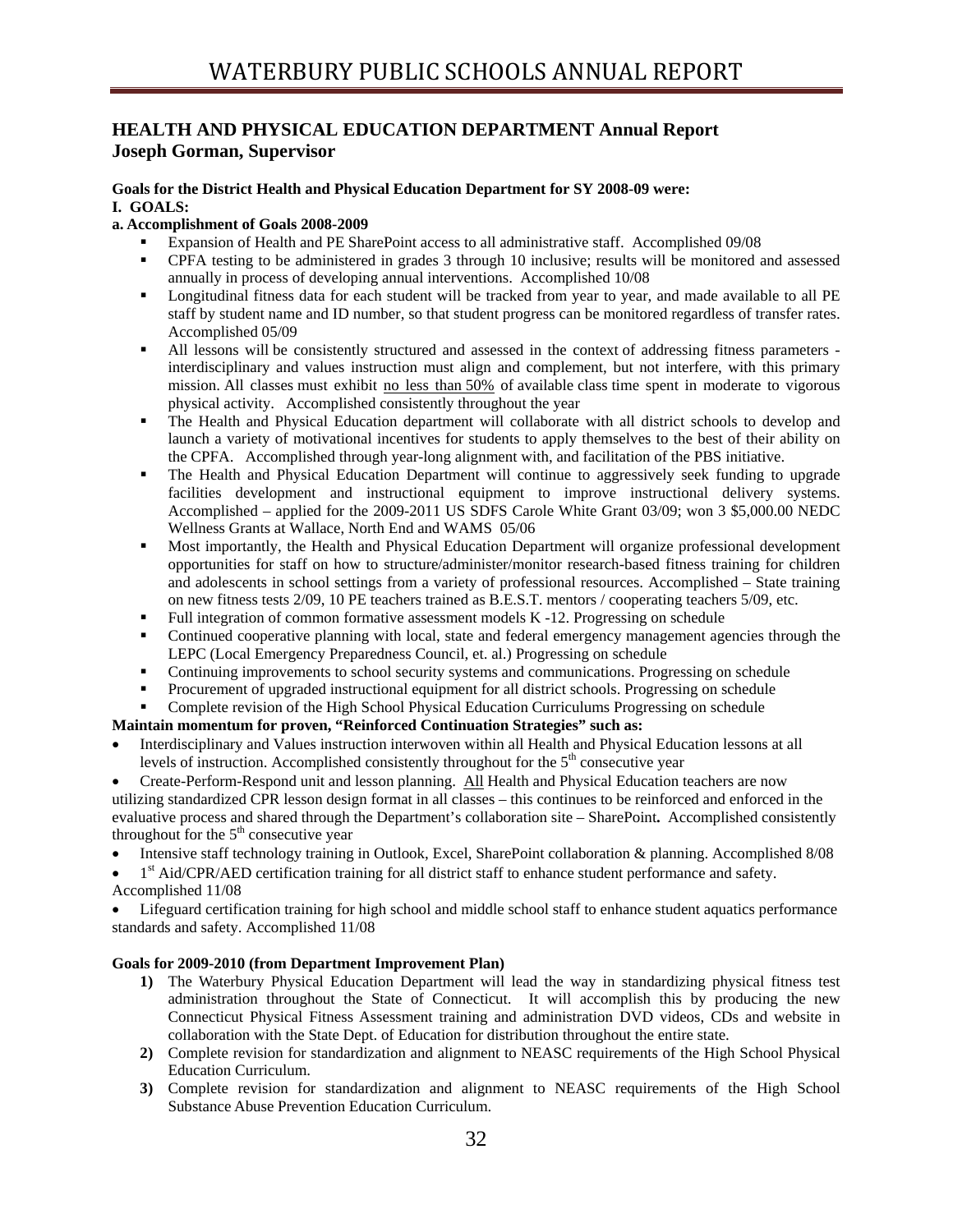- **4)** Complete revision for standardization and alignment to CT State and District Wellness standards of the Middle School Physical Education Curriculum.
- **5)** Initiate review and revision for standardization and alignment to CT State and District Wellness standards of the Elementary Physical Education Curriculum.
- 6) Advocate for expansion of intra-district, grade-sensitive Middle School athletics and intramurals.

## **II. HIGHLIGHTS from 2008-2009**

## **Achievement Area #1: Student Performance**

- District–wide results on the Connecticut Physical Fitness Assessment were level. This was an expected and welcomed development in light of last year's astonishing 41.5% rate of improvement in the number of all students meeting the Health Standard on all four test items. The gains were sustained, as hoped.
- $\bullet$  10<sup>th</sup> Grade student performance on the Mile Run assessment indicated improvement of 10.6% district-wide.
- $10<sup>th</sup>$  Grade performance on the Sit & Reach flexibility test indicated an improvement of 7.7% district-wide.
- Wallace MS  $6<sup>th</sup>$  graders tested reported an 18.1% improvement in the right-angle push-ups assessment.

## **Achievement Area #2: Staff Development**

- All Health and PE staff members were re-certified in CPR and AED management on November 4, 2008.
- Select HS & MS Health and PE teachers were re-certified in Lifeguarding during November, 2008
- ACES Area Cooperative conducted intensive staff development technology training on August  $25^{th}$  &  $26^{th}$
- The CT State DOE Consultant trained district Health and Physical Education staff re: administration of the new 3<sup>rd</sup> Generation Physical Fitness Assessment on January 20th, 2009.
- All Health and PE Teachers presented Data Walls and Intervention plans regarding the Ct. Physical Fitness Assessment to their principal/supervisor, and displayed their data at the BOE workshop on May  $11<sup>th</sup>$ , 2009
- Informal professional learning community activities occur daily through technology via the District Health & PE collaboration site SharePoint. Teachers share lesson and unit plans and grading rubrics with each other and their principals as a regular order of day-to-day business.
- A total of ten (10) Health and Physical Education Teachers became certified as Beginning Educator Support Training (B.E.S.T.) Mentors during the trainings held during the period of 04/01/09 to 05/29/09.
- Participated fully in the development of the district's New Teacher Orientation & Mentor training projects.
- Participated fully in the development of the district's new Discipline Policy Revision project.

## **Achievement #3: Athletics**

- Facilitated securing athletic trainers at games for all 3 high schools during the winter sports season.
- Board approval of High School Indoor Track Teams for the Fall Semester 2009 season.
- Launched the inaugural season of Middle School Cross-Country at all Middle Schools in September 2008.
- Approval secured for Indoor Track Coaches at all three comprehensive city high schools for Fall 2009.
- Coordinated the 1<sup>st</sup> Annual Middle School Basketball Tournament at the Armory February 7, 2009
- Facilitated the purchase and deployment of a Pole Vault Landing system to service all WPS High School Track and Field Teams 05/09.

## **Additional Highlights:**

- New High School Health and Wellness textbooks were distributed and old textbooks disposed of Aug '08.
- Administered implementation of \$27,000.00 grant to improve school security at six school sites through the State of Connecticut Department of Emergency Management and Homeland Security (Aug. – Dec. 08)
- Grant application for the federal Safe and Drug Free Schools Emergency Management submitted 03/01/09
- Grant application for the federal USFDS Carole M. White PEP Grant submitted on March 5th, 2009.
- Distributed 35 pediatric defibrillator replacement pad sets to all schools, district buildings April 2009.
- Facilitated 4,341 students to attend the New Britain Rock Cats baseball game on April 22nd, 2009.
- Facilitated all Athletic Directors to attend training re: Performance Enhancement Drug Prevention 06/09

## **III. STRENGTHS of Educational program**

## **The strength of the Health and Physical Education Department is in its people, its program, and in the process through which all contribute to our commitment to seek continuous improvement.**

- High school students participate in the design and execution of their own personalized Fitness Plans.
- Staff participation in developing alternatives to the traditional physical education program continues to demonstrate genuine responsiveness to the needs of all students.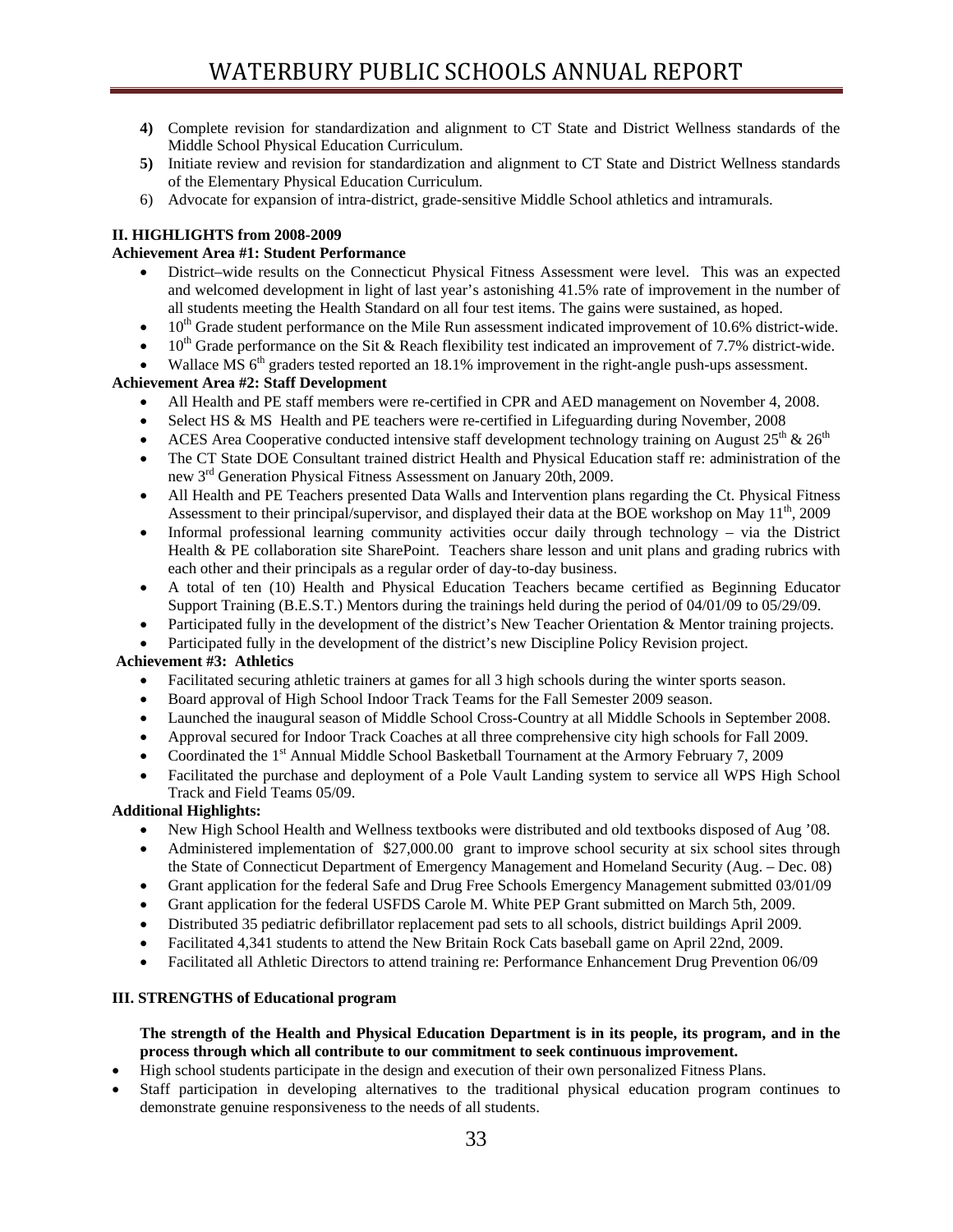- The ongoing direction and supervision of prevention services and grants management by the department of Health and Physical Education will continue to serve the interests of the district, and all its students.
- Data Driven Decision Making (DDDM) continues as the embraced norm within the Department.
- Elementary Physical Education teachers administer a content area that is exceptionally attractive to the vast majority of children. We intentionally capitalize on this interest to advance interdisciplinary learning through the medium of movement and creative play.
- The blending of Middle School Physical Education with Health and Wellness instruction has addressed a longterm student need for pre-adolescent learners, and continues to evolve positively.
- Department staff is actively engaged in both the academic and extracurricular life of their schools through their participation in committees, special events, coaching assignments, and other roles of leadership within their respective Professional Leaning Communities. As such, they are connected to the school improvement planning process, and utilize this knowledge in designing effective interdisciplinary instructional improvement.

## **MUSIC DEPARTMENT Annual Report David Gardino, Supervisor**

## I. **GOALS 2008-2009**

A. To establish grade level assessments on the elementary level to assess the effectiveness of the music department. A model rubric has been set up to assess the students in the K-5 grades. Collection of Data to identify strengths and weaknesses with the arts will occur through district-wide assessments for the school year 2009-2010. The music department has specific goals imbedded within the Create, Perform and Respond model. This model provides for discrete learning of literacy and numeracy concepts. Collection of data to identify strength and weaknesses in music will occur through district-wide assessments at all levels.

B. Goals for 2009-2010

Visit the Pre-K - 12 music curriculum and edit all weaknesses. Revamp and strengthen overall curriculum and make sure that it aligns and support the CAPT and CMT testing.

## II. **Highlights from 2008-2009**

Listed below are a few of the fine accomplishments of the music department.

A. A working relationship continues with the Waterbury Symphony. Free concerts have been provided to students.

B. A working relationship continues with the First Church of Waterbury which provides free concerts for all  $5<sup>th</sup>$  grade students.

C. Wilby, Kennedy and WAMS High Schools, Wallace, North End, West Side and WAMS Middle Schools marched in the Memorial Day Parade.

D. Waterbury Public High Schools participated in the Southern Regional Music Festival.

E. Holiday and year-end programs in every school.

## III. **Strengths**

The music department is experiencing an on-going revival. There continues t be an increase in student involvement in music related classes. We are in a growth period through student elective and program expansion. The music department's greatest strength is the music staff and their ability to adapt to most situations in a professional manner.

The 2008-2009 school year has truly been one of growth for the Waterbury School's Music Department. We continue to increase exposure for the students to performance and arts based enhancement. We look forward to continued growth in the coming years.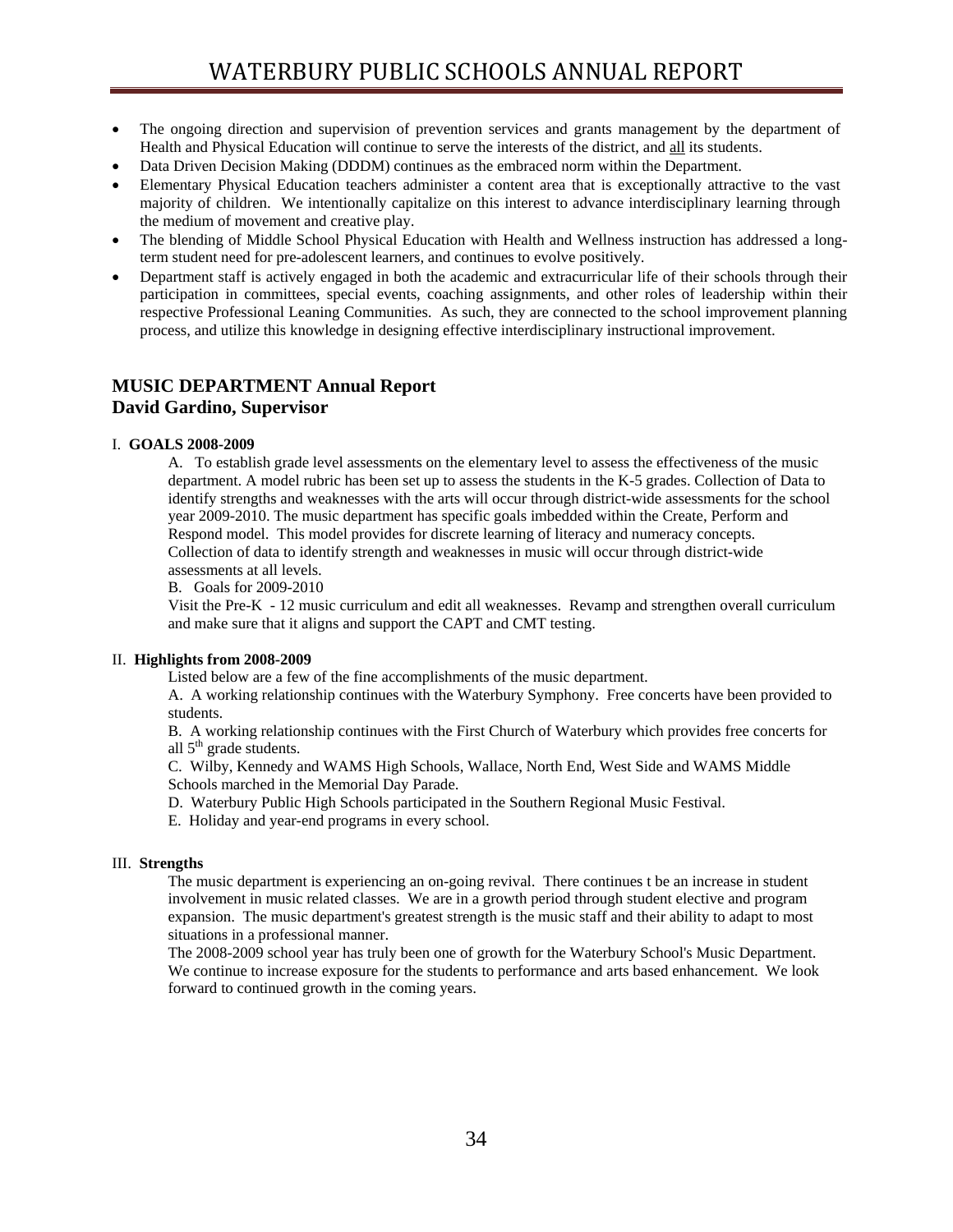## **EARLY CHILDHOOD EDUCATION PROGRAM Annual Report Kris Keidel, Supervisor**

## **GOALS**

A. Accomplishment of Goals 2008-2009

Through the use of our Data Driven Decision Making team meetings we have shown a substantial growth in the Preschool Curriculum Assessment Framework. In all 14 cognitive strands, 98 % of the students scored higher than the Fall. 83% of the students scored on level 3 or higher. A score of 3 is considered goal and a score of 4 is at the proficiency level, which exceeds expectations. On the Pre and Post test DIAL scores, 97 % of the average scores were increased. This includes all 3 strands: motor, cognitive, and language, thus ensuring the students are prepared for Kindergarten.

B. Goals for 2009- 2010 School Year –

Goal 1 – To improve the early learning opportunities of the Pre Kindergarten students through high quality language and print rich environment.

Goal 2 – To improve the early reading skills (oral language, phonological awareness, letter awareness and concepts about print) in the pre kindergarten program to maintain improved student outcomes in kindergarten and beyond.

## **II. HIGHLIGHTS**

The Early Reading First grant was awarded to the Early Childhood Education Program. This \$3.1 million grant is to be used over a three year period beginning January 2009. We were one out of the 30 applicants selected for this federal grant. The ERF Grant supports the development of early childhood centers of excellence that focus on all areas of development, especially on the early language, cognitive, and pre-reading skills that prepare children for continued school success and that serve primarily children from low-income families. With this grant we were able to hire a coordinator and 4 Literacy coaches. We were also able to purchase the reading series, Houghton Mifflin Pre Kindergarten along with an intervention series called Breakthrough to Literacy.

Through a series of tests (Peabody Picture Vocabulary, Pre Language Assessment Scales – English, Phonological Awareness Literacy Screening, Teacher Rating of Oral Language and Literacy and the Early Language and Literacy Classroom Observation) it is evident that the grant makes a significant difference in preparing our Pre Kindergarten children for Kindergarten. We are anxious to see how the students will score on their Spring DRA next year.

Public outreach-

In July 2008 I was the presenter at the Silas Bronson Library. I spoke to parents on the topic of "Getting Your Child Ready for Kindergarten." Every year that we present this at the Library the crowd grows. It is a great way to spread the word about our Kindergarten program and the requirements.

August 2008, several of my staff members and I attended the back to school rally. We handed out information about Pre Kindergarten and we met incoming parents.

June 6, Pre Kindergarten Picnic held at Montoe Park. Over 600 children and family members attended this picnic. It was a huge success.

May/ June 2009 -Kindergarten- Open House; Spoke with all Parent Liaisons. All elementary schools were asked to have a Kindergarten Open House during this week.

June 2009 – Workshop for Pre Kindergarten teachers to share data and forms with incoming kindergarten teachers. Summer of 2009 – Dr. Calderon will be presenting a 2 day summer workshop for Pre kindergarten teachers on how to provide support for ELL learners.

Active member of the School Readiness Advisory Council.

Active member of the Bilingual Committee

Active member of the District Improvement Plan Executive Board

Active lead for Goal 4 Parent Involvement

Active lead for the Teacher Quality subcommittee

Active member of the CAS Early Childhood Committee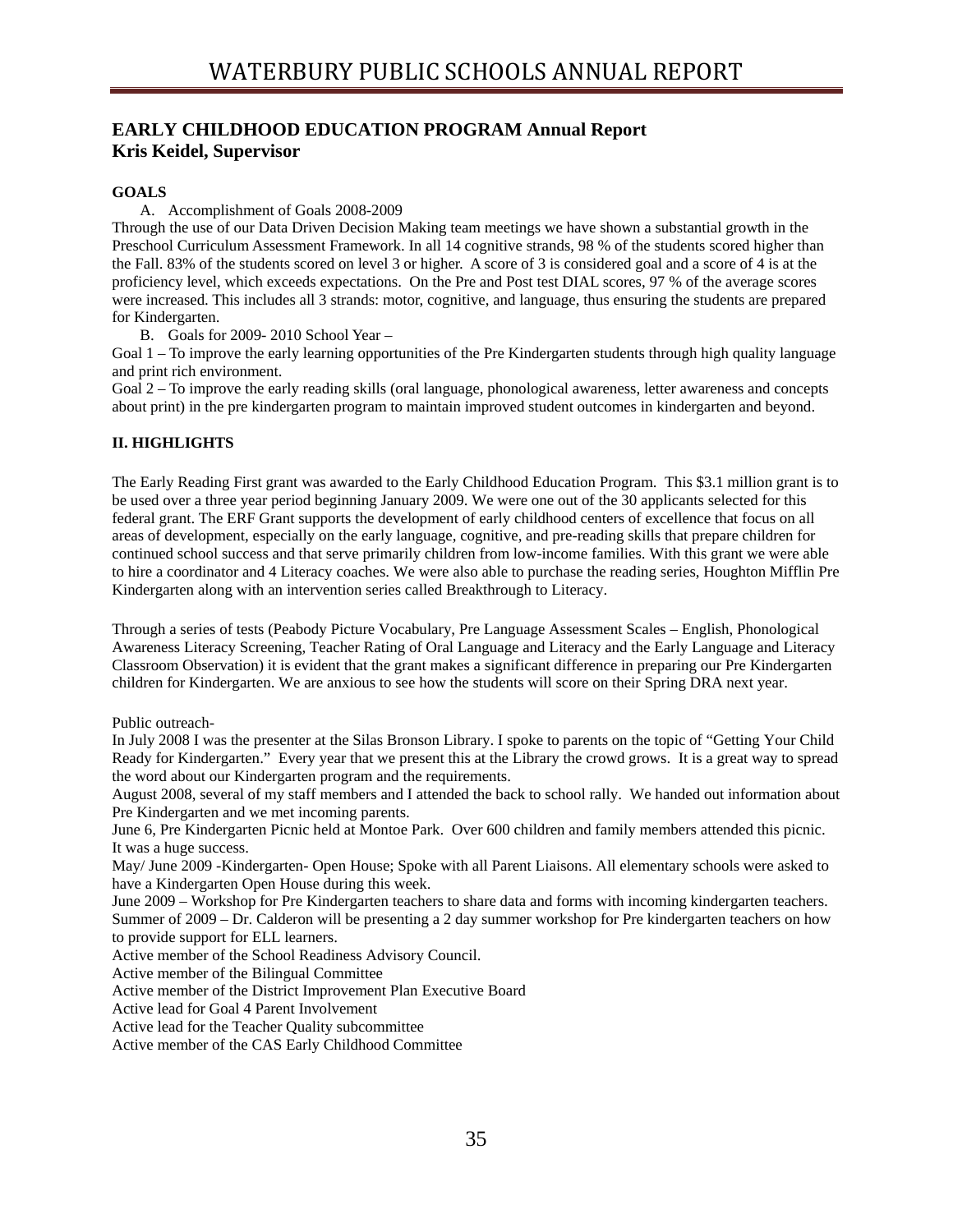## **III Strengths**

The Early Childhood Education team has worked diligently on understanding and using a Professional Learning Community and Data Driven Decision Making process in their teachings. They understand the importance of using intentional teaching, observation and data collection to successfully plan and teach students on their individual learning levels. The teachers and teaching assistants have also worked tirelessly on understand the Preschool Benchmarks that are suggested by the state. We are currently working with the Literacy and Numeracy Supervisors and their teams to revise the Pre Kindergarten curriculum to have a seamless Pre  $K - 5$  curriculum. This year our parent involvement has been stronger than ever. We have a Parent Intervention strategist who has worked one to one with many parents. In the fall she called every parent personally to welcome them to the program. Each teacher is also responsible for making 3 "good" calls home a week – Thus ensuring personal contact with every family.

## **BILINGUAL / ESOL EDUCATION DEPARTMENT Annual Report**

## **Adela Jorge-Nelson, Supervisor**

## *I. GOALS*

- A. The Bilingual/ESOL Education Department goals were accomplished by:
	- Monitoring and updating policies and procedures following the Connecticut General Statutes (CGS), Section 10-17 including the assessment, placement, transferring, and exiting of English Language Learners (ELLs)
	- In order to enhance the recruitment and retention of the best available staff, the supervisor verified all bilingual and ESL staff certifications. Findings and recommendations were forwarded to the Director of Human Resources
	- Continuing the organization of the Bilingual/ESOL Education Department and implementation of new policies and procedures to better service ELLs per NCLB
	- Maintaining and analyzing student data in accordance with requirements; services were offered and provided in accordance with state and federal mandates
	- LAS Links testing is being done on all ELL students in the district as required by law
	- Assessing curriculum implementation by Bilingual/ESOL department staff, teacher training, and monitoring student assessment
	- The continuation of Language Transition Support Services (LTSS) to all students who have reached their 30 months in the Bilingual Program
	- Monitoring OCR recommendations regarding ELLs as well as the Action Plan for the District in coordination with the Superintendent, Assistant Superintendent for Curriculum & Instruction, central office staff, school administrators, and Bilingual/ESOL Department Staff
	- Ongoing meetings with the Special Ed. Department to address the over identification of ELL students in Special Education
	- Maintaining a partnership with the Reading/Language Arts, Math and Science Department Supervisors in order to improve literacy and numeracy proficiency for all students including but not limited to professional development activities
	- Developing assessments  $(K-2)$  and reports  $(K-12)$  to communicate student progress in language acquisition to mainstream teachers, data teams, administrators and parents
	- Supporting the implementation of Sheltered Instruction Observation Protocol (SIOP) Model in all schools to maintain and enhance Best Practices for all students
- **B. Future and Immediate Goals to Improve Student Performance and promote Effective Delivery of Instruction:**
	- Increase ELLs achievement by assessing curriculum implementation, teacher training, and monitoring student assessment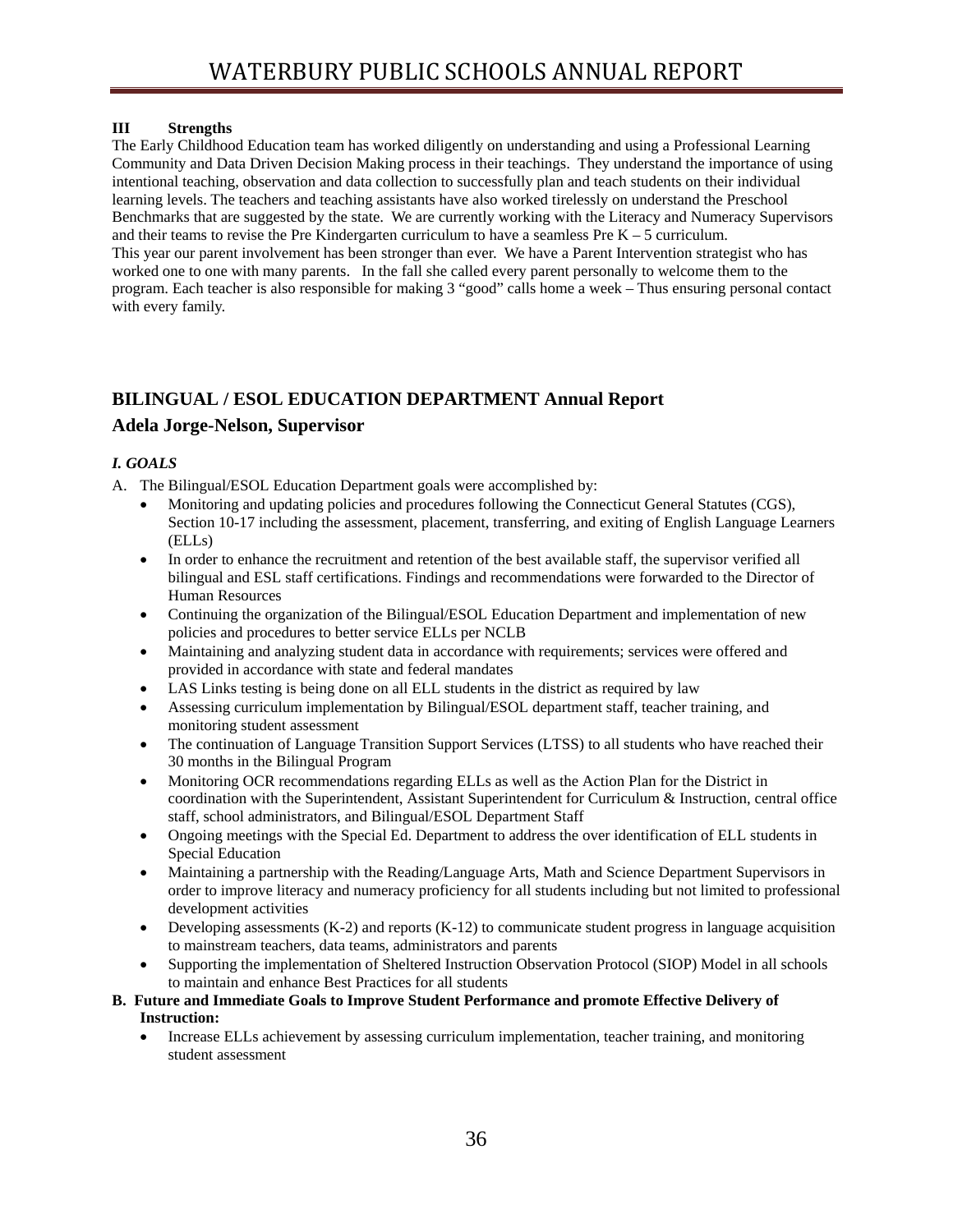- Continuing the organization of the department and implementation of new policies and procedures under NCLB to better service ELLs
- Develop a partnership with the content area department supervisors in order to incorporate SIOP in all content areas
- Monitoring OCR recommendations and District Action Plan in coordination with the Superintendent, Assistant Superintendent for Curriculum & Instruction, central office staff and administrators
- Revise assessment and reports for grades K-12 to communicate student progress in language acquisition to mainstream teachers, data teams, administrators and parents

## **II. Highlights**

- District exceeded the target for students making progress in English from **36.1% to 40 %** as measured by the Language Assessment Scale (LAS Links) for Annual Measurable Achievement Objectives (AMAO) for 2007-2008. (NCLB)
- One ESL teacher (Jessica Dizenzo) and two Bilingual teachers (Julie Plaza and Maria Ramirez) were selected Teacher of the Year for their individual schools
- The following ESL teachers received academic achievements: Rowena Zylali: 6<sup>th</sup> Year Diploma from Fairfield University; Brunilda Demiraj: MA from the University of Bridgeport; and Audra Perillo: 6<sup>th</sup> Year + 15 from Phoenix University
- Our language assessor manager trained all classroom and ESL teachers in LAS Links inter-rater scoring reliability
- Ongoing training and meetings with Bilingual/ESOL Education Department staff to ensure effective implementation of laws and updates to maintain compliance
- Bilingual Supervisor, Bilingual Coordinator and Bilingual Literacy Facilitator participated in a three days training on Common Formative Assessment and Professional Learning Communities
- Some ESL, classroom teachers and the Bilingual Coordinator participated in a training on Differentiated Instruction in Math for ELLs
- Ongoing implementation of Sheltered Instruction (SIOP). Making Content Comprehensible for English Language Learners: The SIOP Model (Book) was made available to administrators and Bilingual/ESOL teachers
- Language Assessment Scale (LAS) Links for all ELLs were administered as mandated by state and federal requirements & NCLB Act to determine AYP
- Testing results are collected and analyzed to drive instruction and monitor students progress
- Data is collected and analyzed to monitor students' progress and reported through various federal, state, and local reports in coordination with the Technology, Research, Development and Testing Departments

## **III. Strengths**

- ELL students were identified, placed, and serviced according to Connecticut General Statutes (CGS), Section 10-17 and federal mandates (NCLB)
- Translations (Spanish and Albanian) district wide forms and letters, continued to be done by the department staff
- Parental Involvement workshops were conducted to improve student academic performance; behavior and attendance
- Ensure ELLs linguistic and academic achievement by implementing Best Practices, Research based strategies and Data Driven Decision making in accordance with CGS and federal mandates
- Development of an ESL Curriculum that incorporates the Connecticut ELL Framework, Reading and Language Arts curriculum, CMT and CAPT strands, COW and LAS Links
- Continue evaluation and monitoring of teacher performance through the evaluation process designed and implemented by the district. Prepared and supported teachers to help all ELL students achieve high standards of learning and development
- Continue planning and providing research based professional development to all Bilingual/ESOL Education Department staff along with district-wide mainstream teachers and administrators to ensure that all ELLs are serviced in accordance with state and federal laws and requirements as well as to impact linguistic and academic achievement with an emphasis on reading, writing, and math through the integration of the Sheltered Instruction Observation Protocol (SIOP) Model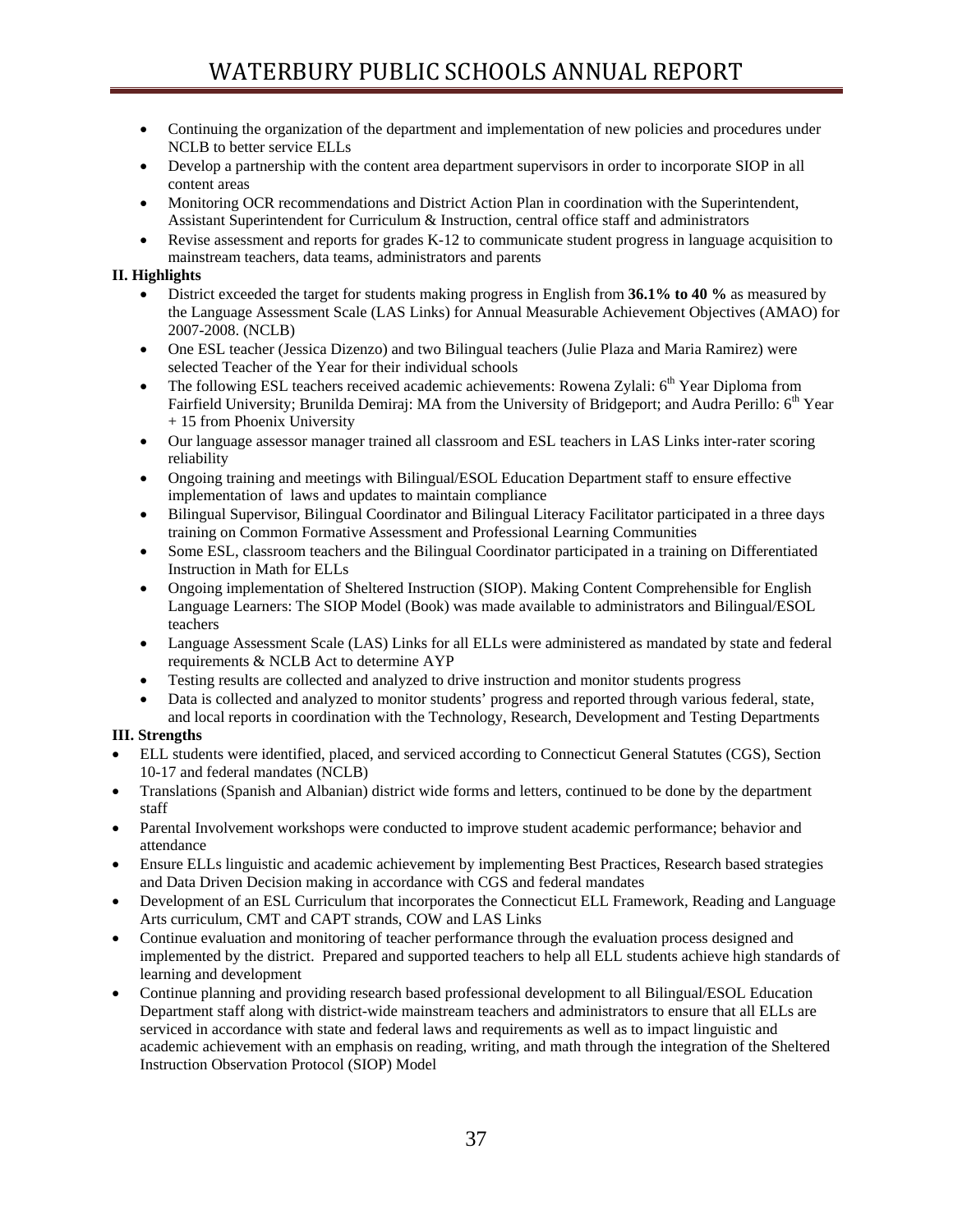## **Professional Development:**

- o August 26, 2008: Middle School and Science Department: Empowering *All* Students with Effective Strategies for Reading and Writing in **Science**: A Shift from a Focus on Teaching to a Passion for Learning
- o September 30, 2008: Log in to Think Central-Harcourt Products-Story Town: ESL Teachers
- o October 8, 2008: Empowering *All* Students with Effective Strategies for Reading and Writing: A Shift from a Focus on Teaching to a Passion for Learning: NEMS-Bilingual/ESL Teachers
- o October 10, 2008: Empowering *All* Students with Effective Strategies for Reading and Writing: A Shift from a Focus on Teaching to a Passion for Learning: Wallace MS-Bilingual/ESL Teachers
- o November 4, 2008: Empowering *All* Students with Effective Strategies for Reading and Writing in Social Studies: A Shift from a Focus on Teaching to a Passion for Learning: NEMS-English/Social Studies Teachers
- o December 9, 2008: Empowering *All* Students with Effective Strategies for Reading and Writing in Social Studies: A Shift from a Focus on Teaching to a Passion for Learning: Carrington School-All Staff
- o December 11, 2008: SIOP Language Objectives: Bilingual/ESOL Staff
- o December 17, 2008: Empowering *All* Students with Effective Strategies for Reading and Writing in **Science**: A Shift from a Focus on Teaching to a Passion for Learning: Wilby HS/Science Department: Science Teachers
- o January 22, 2009: Counting Chocolate- Carrington School-Kindergarten Parents' Workshop
- o February 3-4, 2009: Summarizing: NEMS-All Staff
- o February 5, 2009: Empowering *All* Students with Effective Strategies for Reading and Writing: A Shift from a Focus on Teaching to a Passion for Learning: Walsh School: All Staff
- o February 6, 2009: Counting Chocolate- First Grade Parents' Workshop: Carrington School
- o February 11, 2009: Counting Chocolate- Second Grade Parents' Workshop: Carrington School
- o April 2, 2009: Note Taking: NEMS-All Staff
- May 15, 2009: Ayude a Leer a su Hijo Durante el Verano: Chase School-Parents' Workshop

An important component of our program is a strong parent-school connection. It is our mission to cooperate with parents in providing a quality education to their children. Together we will foster good values that will guide students to become responsible citizens and life-long learners. Our school and staff are committed to providing a safe and nurturing environment for all children. This was fostered in several ways throughout the school year. Parents' Workshops were conducted throughout the school year; Parental notices, communication and information were sent home Spanish.

## **Workshops:**

- October 1, 2008: Carrington School: Grade Level Expectations: Exit Criteria/School Policies & Regulations/Surveys & Contract for Kindergarten Parents
- October 3, 2008: Carrington School: How Parents Can Help Make this School Year a Success/Reading Strategies: Gr.1-2
- October 8, 2008: Chase School: Policies and Regulations: Attendance; Behavior; Uniform Policy; K Exit Criteria; Parents' Contract/Survey
- October 14: Chase School Reading Strategies: How Parents can help their children at home
- November 13, 2008: Carrington School: Reading Strategies
- November 21, 2008: Chase School: Discipline Strategies for Parents K-2
- December 11, 2008: Carrington School: Story Elements
- December 16, 2008: Carrington School: Discipline Strategies for Parents Gr.1
- January 6, 2009: Hopeville School: Multicultural Celebration/Three Kings Day
- **January 16, 2009: Chase School Story Elements: Sequencing**
- January 22, 2009: Carrington School: Math Workshop Kinder
- February 6, 2009: Carrington School: Math Workshop: Gr. 1
- February 11, 2009: Carrington School: Discipline Strategies Gr. 2
- March 11, 2009: Carrington School: Discipline Strategies K-2
- May 6, 2009: Chase School: Helping Your Child During the Summer

## **IV. Statistical Data**

District exceeded the target for students making progress in English from 36.1% to 40 % as measured by the Language Assessment Scale (LAS Links) for Annual Measurable Achievement Objectives (AMAO) for 2007- 2008. (NCLB)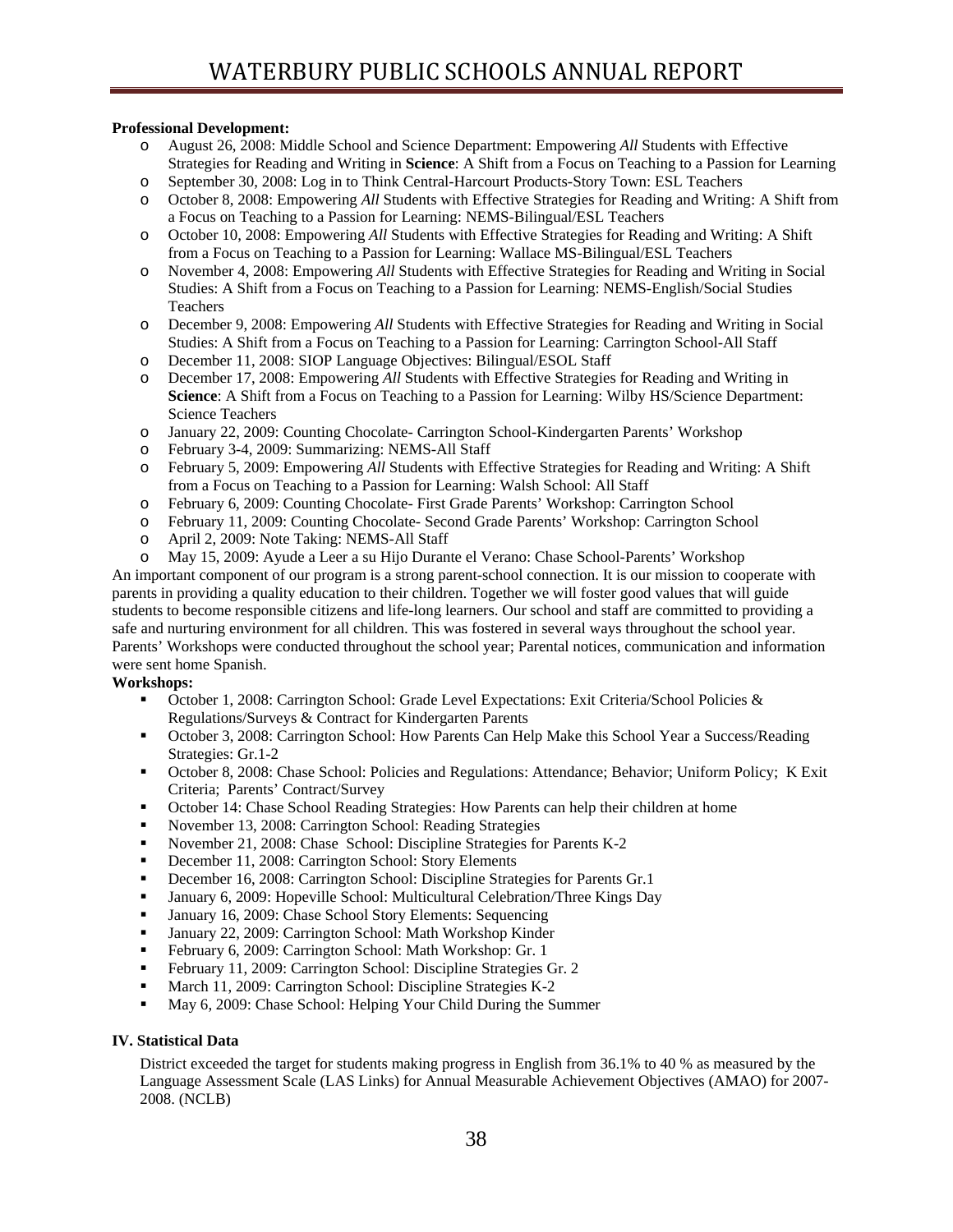## **DISTRICT PROFICIENCY LEVELS**



# AMAO Targets

|                             | 2008-09    | 2009-10 | 2010-11 | 2011-12 | 2012-13 |
|-----------------------------|------------|---------|---------|---------|---------|
| % Proficient                | 22%        | 24%     | 26%     | 28%     | 30%     |
| Waterbury                   | <u>40%</u> |         |         |         |         |
| % Making<br><b>Progress</b> | 72%        | 74%     | 76%     | 78%     | 80%     |
| Waterbury                   | 83.5%      |         |         |         |         |